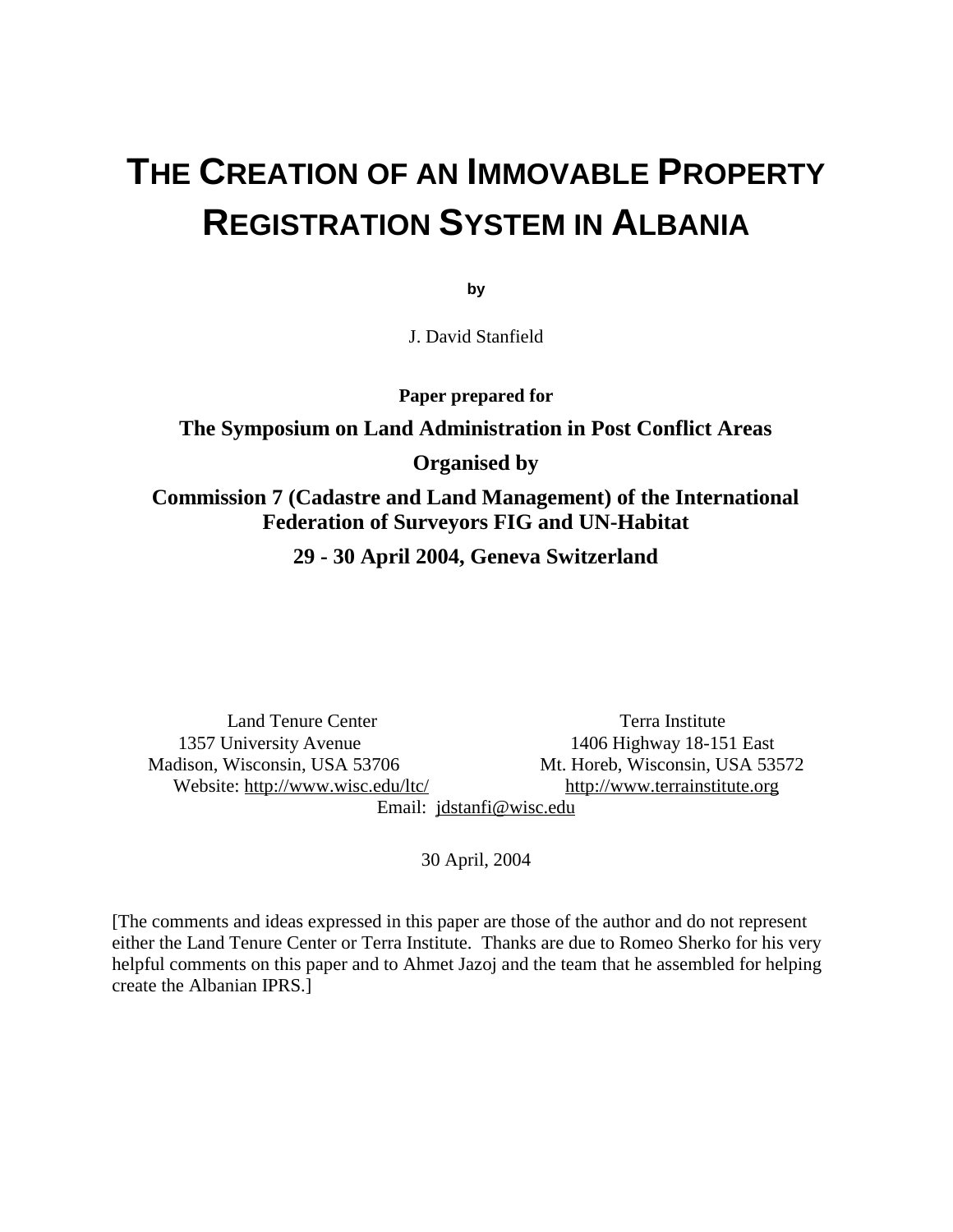#### **Contents**

|                                                                                  | Page             |
|----------------------------------------------------------------------------------|------------------|
| 1. Land Management and Land Administration in Transition                         | 1                |
| 1.1 Land Administration in Albania prior to 1991                                 |                  |
| 1.2 The Origins of a New Land Registrion System                                  | $\boldsymbol{2}$ |
| 1.3 How to create the new IPRS                                                   | $\boldsymbol{7}$ |
| 2. The Results of the Land and Building Privatization Experience                 | 9                |
| 3. The Immovable Property Registration System: Core Concepts                     | 10               |
| 3.1 Concepts                                                                     | 10               |
| 3.2 Logic of the Registration System                                             | 11               |
| 3.2.1 Five Principles of the IPRS                                                | 11               |
| 3.2.2 Organizational Features of the IPRS in Albania                             | 12               |
| 3.2.3 Parallel Deeds Registry--Ipoteka                                           | 13               |
| 3.3 IPRS as an Information System                                                | 14               |
| 3.4 Computers in the IPRS                                                        | 17               |
| Computers in the Ipoteka Section<br>3.5                                          | 18               |
| 4. Reflections on the Experiences with the IPRS                                  | 18               |
| 4.1 Registration Office Staff – Untrained and Not Professional                   | 19               |
| 4.2 From Facilitation Fees to False Documents in the Registration Offices        | 19               |
| 4.3 Passive Notaries                                                             | 19               |
| 4.4 Initial Registration Fees and Degradation of Records                         | 19               |
| 4.5 Technical Degradation                                                        | 20               |
| 4.6 Informal Transactions                                                        | 20               |
| 4.7 Absence of Compensation for Damages Due to Errors in IPRS Information        | 21               |
| 4.8 Degeneration of Capacity to Coordinate Investments in a National Action Plan | 21               |
| <b>5. Reassessment of Options</b>                                                | 22               |
|                                                                                  |                  |

## **Tables and Figures**

**Table 1: Estimate of Number and Types of Immovable Properties as of the end of December 2000 ................ 9 Figure 1. Information System for IPRS: Parallel Paper Based and Digital Backup (initially) ........... 16**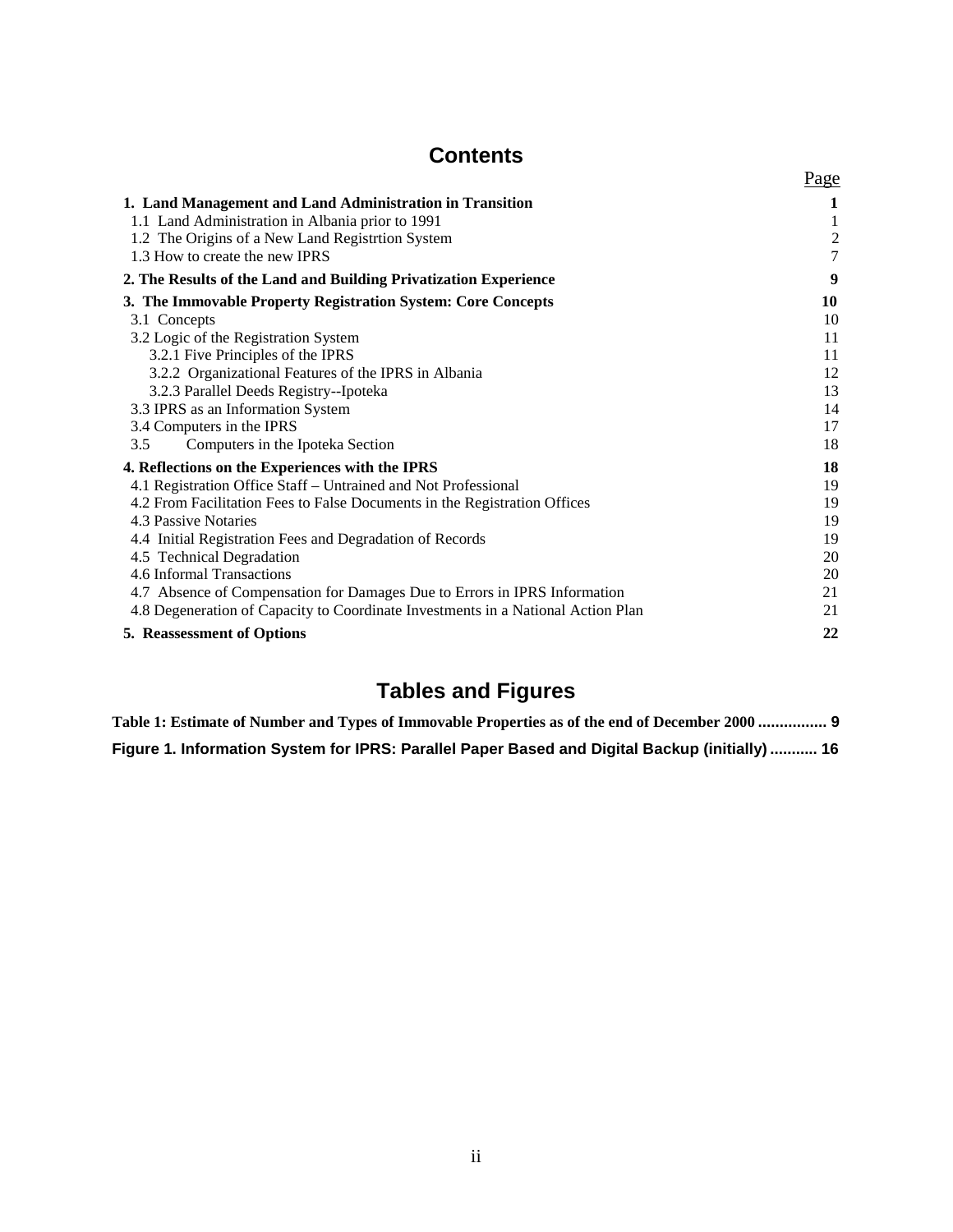## **THE CREATION OF AN IMMOVABLE PROPERTY REGISTRATION SYSTEM IN ALBANIA**

#### **1. LAND MANAGEMENT AND LAND ADMINISTRATION IN TRANSITION**

Since the late 1980's, a massive transformation of land management is occurring in Eastern Europe and Eurasia. Prior to 1989, State institutions were responsible for the management of land, that is, State agencies made the decisions about how to use the land and about who would profit from that use. In property terms, the State owned most of the land and buildings in most socialist countries in the sense of controlling who got access for their use. After the sometimes violent turmoil accompanying regime changes in the late 1980's, with the shift to private land and building ownership through privatization policies and programs, the management of significant proportions of land and buildings became the responsibility of the private owners.

#### **1.1 LAND ADMINISTRATION IN ALBANIA PRIOR TO 1991**

The Albanian experience illustrates how the institutions of land administration had to be re-defined. In Western market economies, special institutions to deal with the identification of "true owners" have existed for hundreds of years, but in the completely "socialized" countries as was nearly the case in Albania after 1975, there was no use of such entities, since land and buildings were not privately owned. Land administration agencies registered the use of properties such as land and buildings for the state users (different ministries and institutions), or private occupiers, such as apartments and houses. In Albania, there were Housing Entities which kept records about occupancy of apartments, but not about houses which were more typical in villages. For rural, village properties the cooperatives and state farms maintained records about the allocation of housing plots which people used to build or improve their houses. The local Cadastral Offices maintained records about what land was assigned to the agricultural use of the cooperatives and state farms. Other enterprises such as mining and forestry enterprises, maintained records of the location and use of land parcels and other fixed assets managed by those enterprises.

But even during the "socializing" period of property ownership following World War II, land administration institutions from the previous political economic model continued to operate, such as the "Ipoteka" offices in most cities which recorded deeds of sale when sales were allowed, as well as deeds of mortgage and inheritance arrangements when these transactions occurred. In the 1920's, Albanians had adopted the French institution of "Ipoteka" offices, which recorded deeds of mortgage and sale and inheritance documents pertaining to land, houses, and businesses, but only for the main urban areas of the country. The network of Cadastral Offices inherited in Albania from the Ottoman Empire handled the registration of transactions involving rural properties. Following the expulsion of the Germans after WWII, and the installation of a revolutionary regime with the aim of socializing the political economy of Albania, for several decades the Ipoteka offices continued to be the depositories of deeds of sale and inheritances more or less as they had functioned prior to 1948. Similarly, the Cadastral Offices recorded the results of the 1948 land reforms which distributed much of the agricultural lands previously held by the large landowners to the peasantry.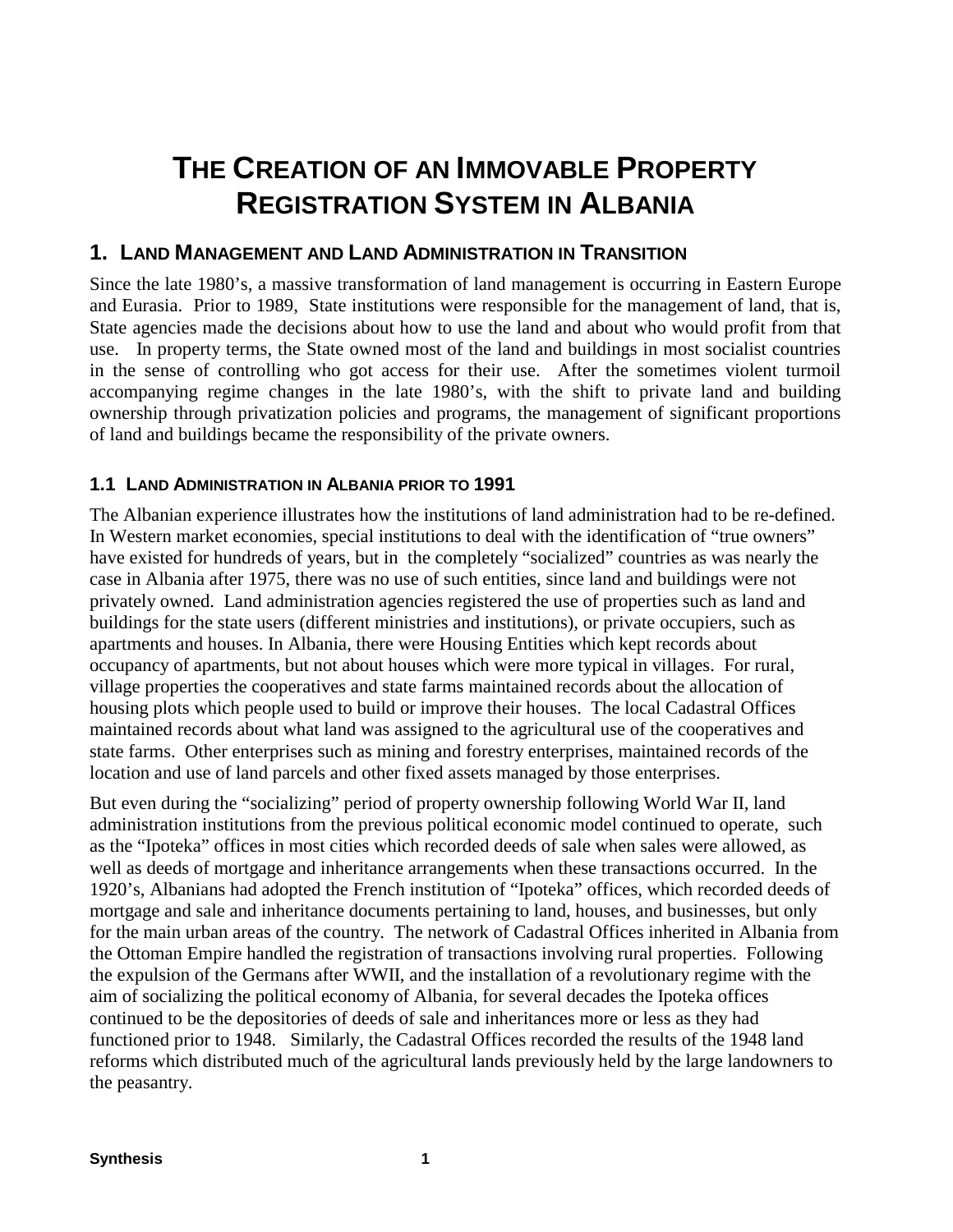Following the adoption of the 1975 Constitution in Albania, which recognized only State and collective ownership of land and buildings, the Ipoteka offices gradually closed. The cadastral offices had already shifted from the recording of rights to land, to recording of the uses of agricultural land in support of the collective agricultural enterprises established after 1950.

With the end of private property in 1975, there was no reason to keep the Ipoteka offices open, and the last one, in Tirana, was closed in 1980.

After the violent fall of the regime in Romania, Albanians decided to make the transition to a market oriented political economy, based on the private ownership of land and buildings. Private ownership rights include the right of the owners to sell their properties to other private persons through contractual agreements between buyers and sellers. Markets in land linked to markets in capital and labor are central to market economies. Land markets in the market oriented economies are important mechanisms for deciding who has access to land and how the land is used, instead of the planned political economy's State institutions which has exercised these functions for previous decades.

As the management of land becomes privatized, the institutions of land administration (understood as the processes of recording and disseminating information about the ownership, use and value of  $\text{land}^1$ ) must also change from serving the needs of State agencies, to serving the needs of private managers of land.

#### **1.2 THE ORIGINS OF A NEW LAND REGISTRATION SYSTEM**

 $\overline{a}$ 

Privatization of land and buildings does not happen overnight. Land of different types have different requirements for shifting into private ownership, according to the policies of the transition. In Albania, the privatization of immovable property was carried out through a variety of programs, including: (1) the distribution of the ex-cooperative agricultural land to rural households, mostly in 1991 and 1992; (2) the distribution of ex-state farm land also to households, approved in November, 1992; (3) the sale of business sites mostly in 1991-92 to individual owners; (4) the sale of housing units in state constructed apartment buildings to adult residents begun in 1993; (5) the restitution of mostly urban properties to their owners prior to state acquisition, or to their heirs, also begun in 1993; (6) the privatization of enterprises; (7) transfer of artist studios to their artist occupants in ownership.

De facto privatization of agricultural land began in 1990, as rural people began taking land previously managed by cooperatives. In order to give this process a measure of legality, the provisional government approved the Law On Land in July, 1991 which described how the collectives' lands would be privatized. The Cadastral Offices assisted Village Commissions with the distribution of agricultural land to farm families in ownership in most cases, but also in use for certain classes of land and holders, and the issuance of allotment certificates (*tapis*). The Cadastral Offices kept copies of these certificates and lists of the beneficiaries in some instances.

At that same time, municipalities and other state agencies began the privatization of retail commercial spaces and in 1993 began the privatization of state owned apartments. The privatization documents produced in these programs were deposited and recorded in the newly re-

<sup>&</sup>lt;sup>1</sup>This definition is used in the United Nations Economic Commission for Europe, Land Administration Guidelines, New York and Geneva, 1996, p., 6.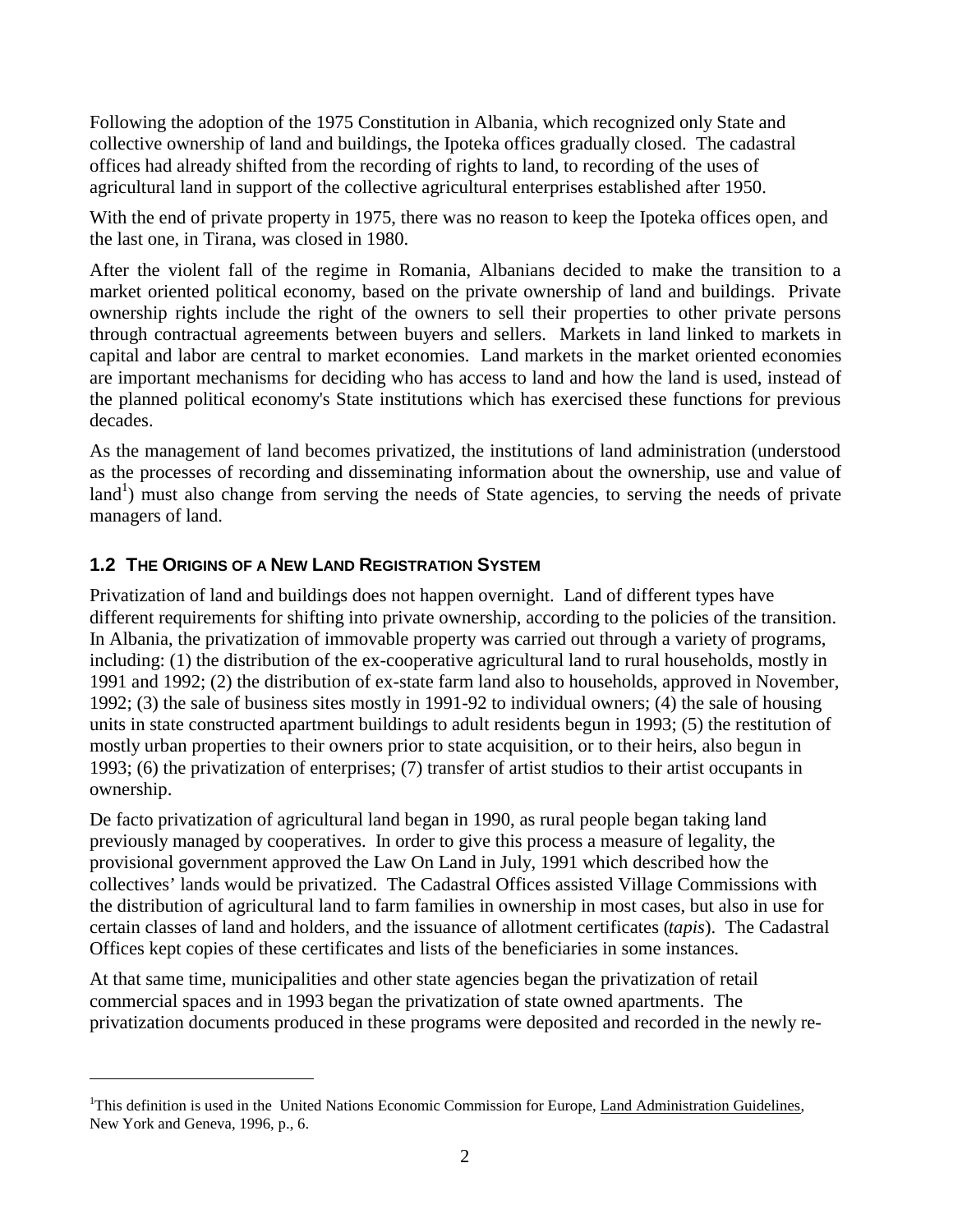opened Ipoteka offices, but privatization documents pertaining to agricultural land were stored in the District Cadastral Offices.

One issue facing Albania in the midst of its privatization phase, was how to administer the information about ownership and other rights to land and buildings as property markets began to function, and as ownership changed over time. One option was for the Ipoteka offices to be the repository of documents pertaining to urban property transactions, and for the Cadastral Offices to operate similarly for rural properties, as they had operated during the pre-War and much of the post-War periods. Another option was for the Ipoteka offices to be the official depository of all initial privatizations, as well as for subsequently produced deeds of sale, mortgage, gift, and inheritance for urban and rural properties, assuming these functions from the Cadastral Offices for rural properties.

Neither of these options included a comprehensive map of properties, a "cadaster" in the European tradition. The searching of transaction document archives in an essentially deeds registration system to establish "chains of title" also was thought to be time consuming and expensive.

In Albania, as in other transition countries, privatization assumed a high priority and many of the country's physical assets privatization actions were taken rapidly and without much preparation. Inaccuracies occurred in the documentation of property rights and parcel mapping produced by the various privatization programs. A review and correction of errors and inaccuracies, it was thought, could be done quickly, if such work was done quickly and systematically following the original privatization activities.

An additional function of this "review" of privatization, was to organize the property records into property registries which would serve as the authoritative repository of such records. The corrected documented results of privatization had to be "registered".

There were basically three strategic decisions that were facing the Albanians about how to organize the administration of land after privatization and the move toward a market oriented economy:

- 1) Should there be a "unified" Registry? The issue was whether there should there be several agencies which would record rights and geographical location descriptions of properties, or should there be a single institution for recording property information? A related question was, should information be recorded about the interests in all properties, including publicly owned properties, or just the privately held ones?
- 2) Should the country have a "deeds" or "title" registration system? The issue was whether the recording of property information should be done simply by providing an official depository of privatization *tapis* and other documents showing the state's transfer of ownership to private individuals and entities, as well as subsequent deeds of sale, inheritance, gift, or whether Albania should adopt a "title" registration system whereby property records are tied to well defined properties?
- 3) A "comprehensive" Registry? In many countries of Europe there is a separate agency for recording the boundaries of properties—the "cadastre", and another agency for the recording of legal interests in properties—the "registry". In Albania which did not have a "property cadastre" in the European sense in 1992, the question was whether a single agency should combine both the parcel mapping and registry of rights functions?

Pertaining to the first decision, one argument was that without a unified registration system, the advantages of a market oriented economy based on privately owned immovable property would be difficult to achieve. If each privatization program constructed its own registry, it would be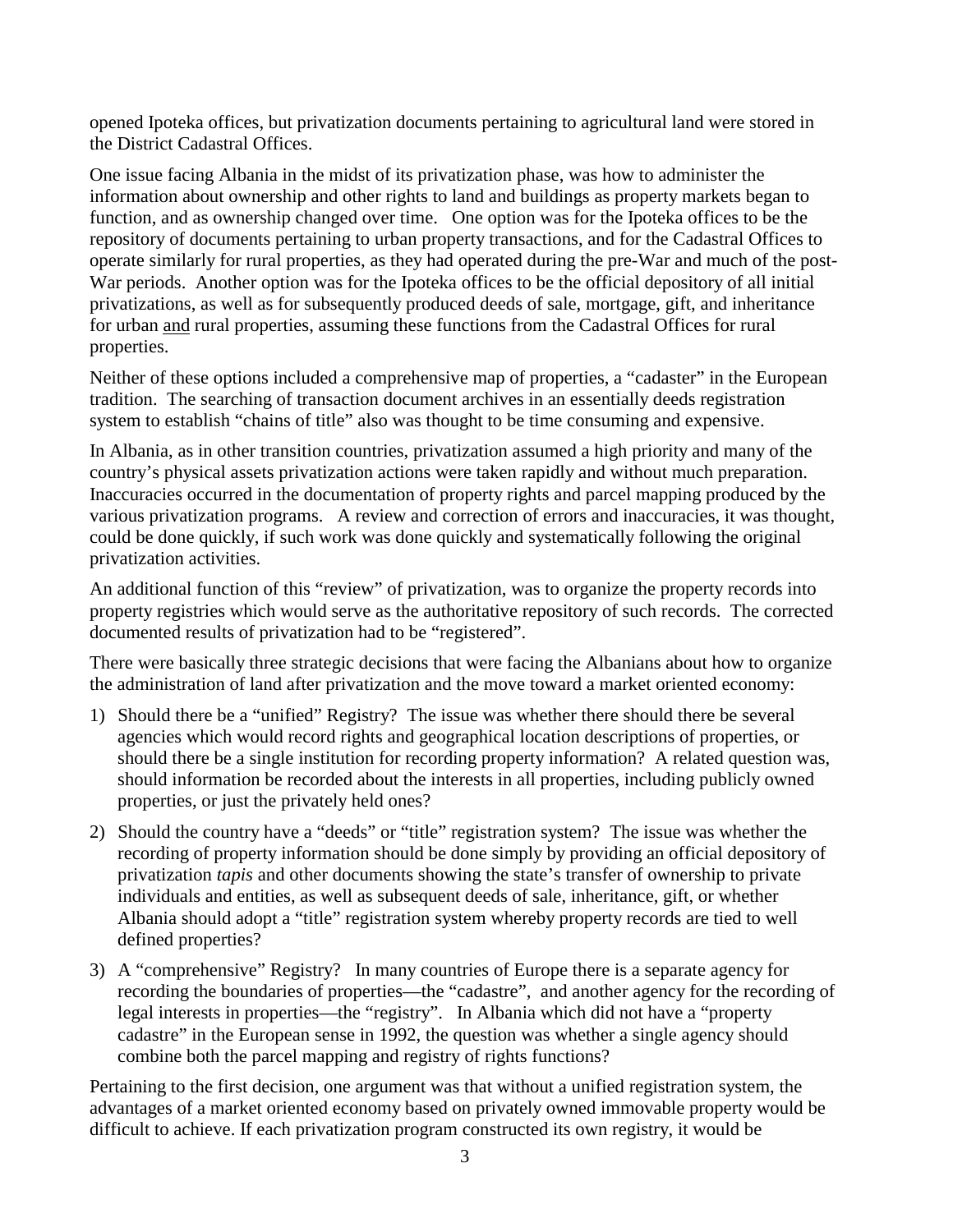complicated and time consuming for the general public to find out which registry had the responsibility over their properties. It would be increasingly difficult and costly to maintain ownership records as the new owners engage in ownership transactions producing changes in the names of the recorded owners. If the publicly owned properties were not included in the IRPS, the management and disposition of such properties would be more difficult.

 A single depository of ownership information would facilitate keeping authoritative records about who holds rights to land and buildings, providing a measure of security to the private and public holders of rights to land and buildings. A single Registry would also be useful to enable potential buyers or investors to determine the true owners of properties which they may wish to buy or make investments in (such as mortgaged loans).

The deeds versus title organization of the recorded property information was investigated in substantial detail by a Working Group assigned the task of designing the new immovable property registration system (IPRS). Internationally, the trends in the post WWII period and particularly with the advent of computers and cheaper and more precise parcel mapping, had been leading to property based, map supported property rights registration systems, and the unification of cadasters and registries. Consulting with other experiences, the Albanian design team encountered various evaluations of the "deeds" versus "property based" registration systems in different contexts during the recent past. In the case of new African countries, the United Nations Center for Human Settlements (Habitat) in 1990 provided the following comments:

"Land is finite in extent and permanent by nature, qualities that make the land parcel an ideal basis for recording information since the rights, owners and usage may change but the land remains for ever.<sup>2</sup>"

In the countries of Europe, the trend in this century has been to link land parcels and registered rights to land. In Germany, Switzerland, and the Netherlands, there is a very close link between graphical, map based descriptions of parcels and registers of rights to these parcels. In the countries of the former-Austro-Hungarian empire (Hungary, Austria, Slovenia, Slovakia, and the Czech Republic), parcel based registration systems were being re-created to provide the underpinnings for the market oriented economies. In Denmark, Sweden, and Finland there were title registration systems based on the identification of properties through comprehensive parcel maps. Since the end of the last century the United Kingdom has been systematically transforming a deeds system or a system based on private documents, into a parcel based property registration system.

In Canada, several provinces have parcel based property registration systems. Other provinces are in the process of transforming their deeds based systems. A law reform commission in Ontario in 1971 recommended the introduction of parcel based title registration:

"Registration of titles is superior to registration of deeds in almost every material respect in which comparisons can be made at present. A land titles system is also the system that can be best adapted to fit the needs of the future, particularly when seen as a major component of an integrated land information system.<sup>3</sup>"

There is a passionate literature concerning property based ("title") registration. The debate over the adoption of land title registration in the United States has raged for decades. A summary of the

<sup>&</sup>lt;sup>2</sup> United Nations Centre for Human Settlements (Habitat), op.cit., p. 4

<sup>&</sup>lt;sup>3</sup> Ontario Law Reform Commission. Report on land registration, Toronto Department of Justice, 1971, p. 23.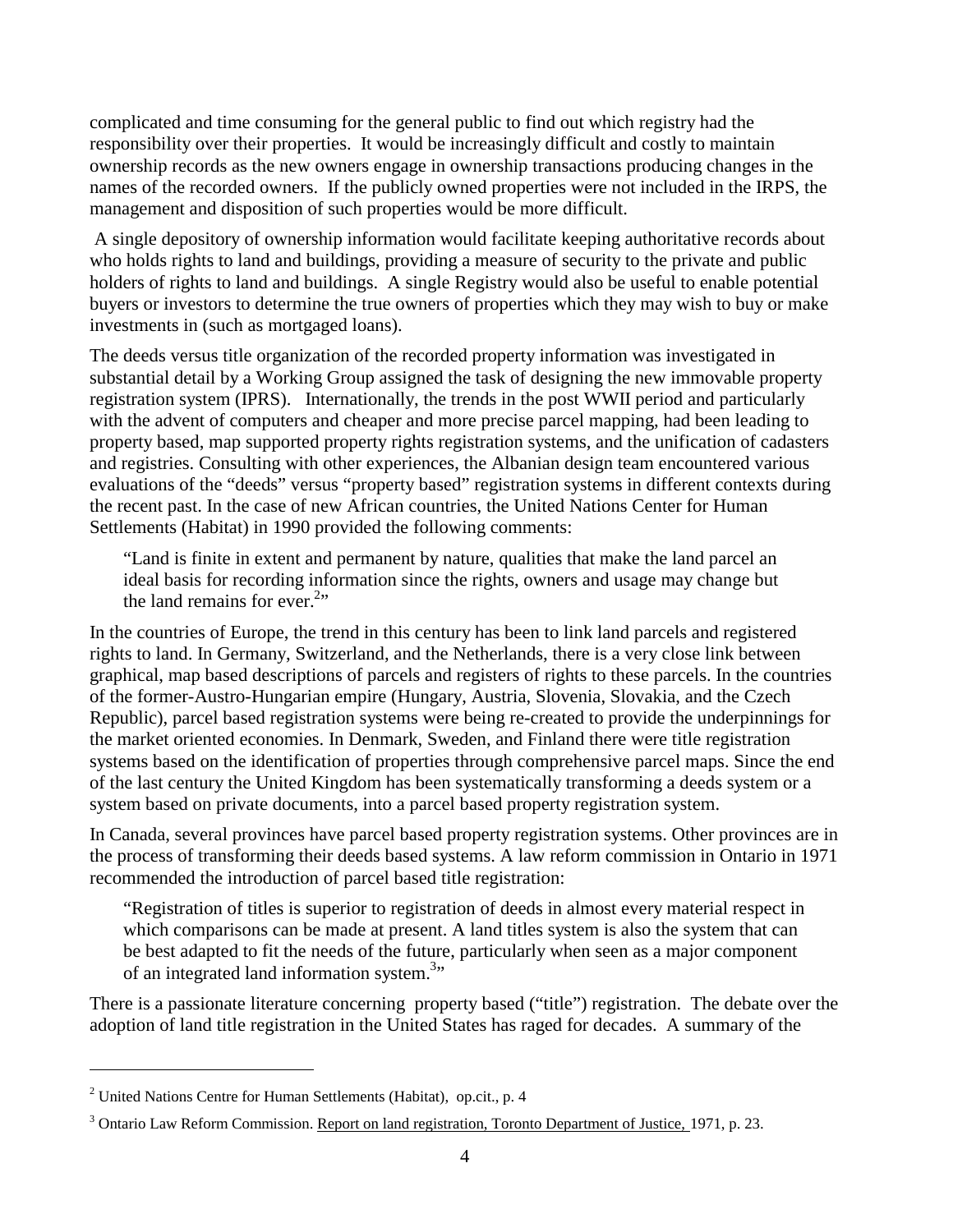arguments can be found in C.Dent Bostick, "Land Title Registration: An English Solution to an American Problem", Indiana Law Journal, Vol 63:55, 1987. While the deeds based system of recording of property rights is common in the US, in practice the deeds registries have been using references to comprehensive mapping of land parcels to describe the properties to which interests pertain. The title registration companies typically use a "property based" logic to record ownership and other interests in land and buildings extracted from the public deeds registry<sup>4</sup>.

In 1993 and 1994, key members of the Albanian working group for the design of the IPRS traveled to Vienna to meet with officials from the Leiter des Bundesamtes fur Eich- und Vermessungswesen (BEV--the Austrian Federal Office of Metrology and Surveying) to learn about the IPRS of Austria in general and the property mapping techniques in particular in Central Europe. The head of  $BEV^5$ hosted the group and provided his recommendations concerning the overall strategy to be followed in the creation of the Albanian IRPS. About whether to set up separate cadastral and registration agencies, Mr. Hrbek recommended that Albania should create a unified title registration system, incorporating both registration of rights and the mapping of property boundaries. After long debates in Austria about how to modernize their registration/cadastral system, it had become clear that it would not be possible to integrate these administrative functions in a single institution in Austria due to institutional histories and procedures which had been established over centuries. The decision made in the early 1990's in Austria was to invest millions of dollars in integrating the cadaster and registries through a common computerized data base. The recommendation was that such expenditures should be avoided in Albania, in a country where all institutional arrangements were being restructured, and where private property rights were being re-defined on a massive basis. Having a single agency responsible both for mapping and rights registration would be less costly than having two separate agencies, and would be relatively simple to create since there was no tradition of separate entities in Albania.

Concerning the debate over having two registration systems, one for urban and one for rural, the BEV recommendation was that the IRPS should incorporate all properties, urban and rural, privately and publicly owned.

Pertaining to title versus deeds registration, it was felt that with privatization proceeding rapidly and massively, it should be relatively easy to construct a property based, title registration system, since there was no need to examine a long historical record to verify the property rights of present holders of properties.

These considerations strengthened the resolve of the Working Group and the various Ministers involved in the design of the IPRS to establish a parcel based, title registration system combining mapping of parcels and the recording of legal rights for all properties, urban and rural, publicly and privately owned for all of Albania.

There was an additional, priority issue to face, namely what to do with the privatization documents emerging for highly valued properties in urban areas. There was no IPRS office functioning legally in Albania until mid 1996 following the approval of the law in late 1994 and the naming of the Chief Registrar in February, 1996. For urban properties being privatized beginning in 1993,

<sup>&</sup>lt;sup>4</sup> A more recent description of the desirability of title registration especially for former centrally planned societies that adopt private land ownership systems can be found in Tim Hanstad, "Designing land registration systems for developing countries", American University International Law Review, 13:3, 1997, p. 647-703. Hanstad concludes that especially for the transition countries, "land title registration is superior to land recordation", id., p. 676.

 $<sup>5</sup>$  Dipl.-Ing. Friedrich Hrbek was the Head (Prasident) of BEV at that time.</sup>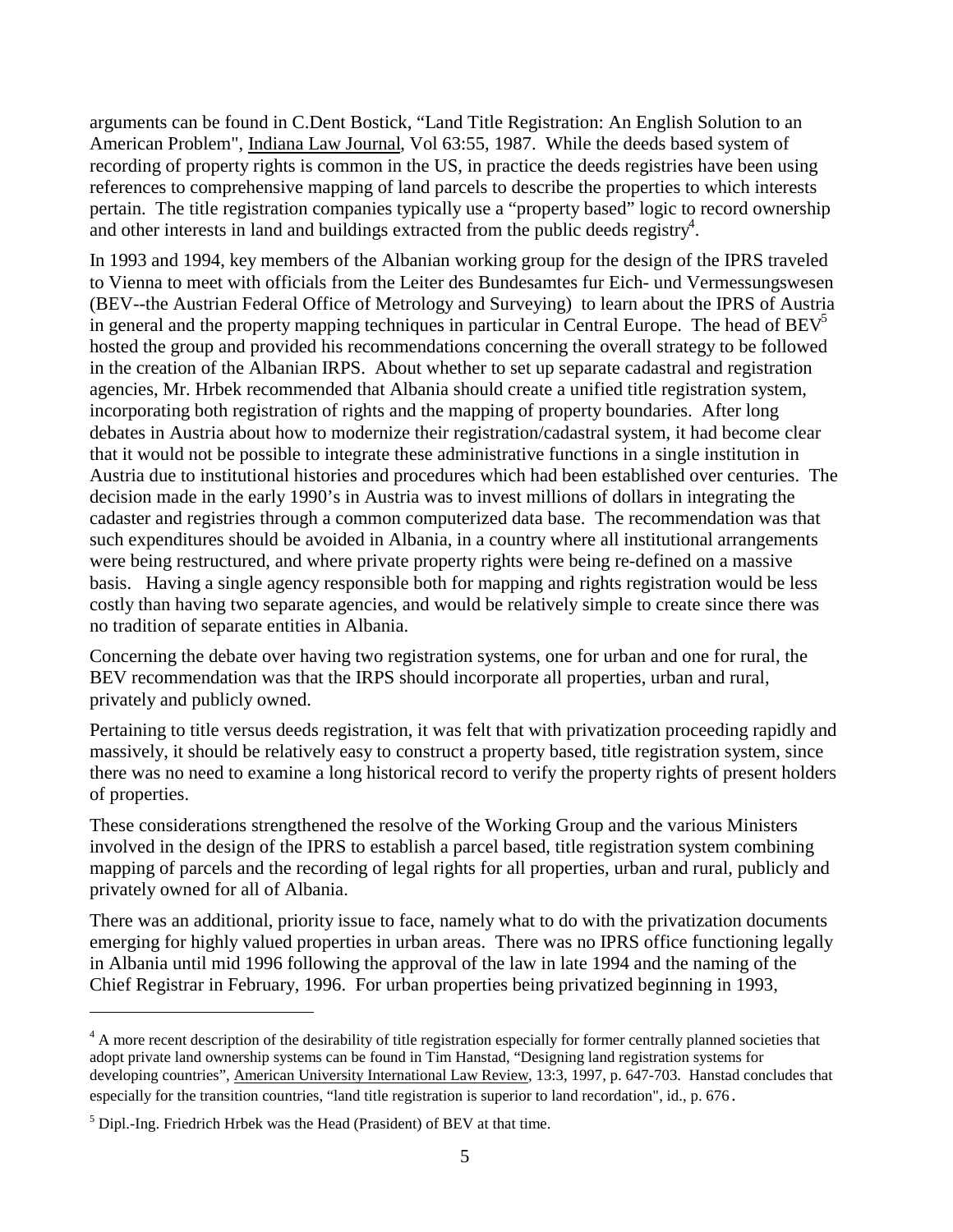recording the new ownership rights was done in the recently re-opened *Ipoteka* offices. In the case of the agricultural properties, recording ownership of the newly privatized parcels was done in District Cadastral Offices.

These recording procedures were viewed as temporary, although especially in the case of the Ipoteka offices these procedures and the staff of the offices had the official support and approval of the Ministry of Justice which administered those offices. In effect, then, with the opening of Registration Offices in 1996 and the gradual building up of their parcel index maps and rights registration information, there were two parallel systems for the registration of rights to immovable properties—the Ipoteka Offices and the Registration Offices.

The situation facing the country in 1993 and 1994 was full of problems and opportunities. The Ipoteka offices were typically understaffed and without sufficient space to store property documents<sup>6</sup>. While the mapping of buildings in urban areas had been of high quality, there was no comprehensive mapping of the ownership of buildings, dwelling units within buildings, or parcels of "owned" land in urban areas.

In the newly privatized agricultural land parcels in villages, the records were stored in the District Cadastral Offices, which were also understaffed and without sufficient space for orderly document storage and retrieval. Substantial mapping of fields and basic topography existed, but the privatization documents used rudimentary metes and bounds descriptions and did not reference parcel maps since such maps did not exist and could not be easily delineated on existing field maps because of the small sizes of the privatized parcels and the small scales of the existing mapping.

On the one hand, with privatization proceeding rapidly and massively, it should have been relatively easy to construct a property based registration system, since there was no need to examine a long historical record to verify the property rights of present holders of properties. But the logic of the document recording in the Ipoteka and Cadastral Offices, it was thought, would produce costly search procedures in the future operation of the land market. The lack of parcel maps meant that in the future it would be very difficult for owners to document their ownership.

There emerged a consensus in 1994 that unless dramatic steps were taken to create a single, modern property registration system by creating, organizing, equipping, and training property registration offices in each District for all real property, urban and rural, the advantages of a market oriented economy involving immovable property would be difficult to achieve. The fear was that as time passed, the information which existed during the frantic time of privatization as to who had ownership and usufructory rights to the land and buildings would be difficult to determine and what information that was accessible would rapidly become out of date. Such a forecast meant that the holders of rights would not have recourse to the State for protection of their property rights, and that the marketability of the land would decrease, mortgages would be difficult to acquire, and the likelihood of conflicts over ownership and boundaries would increase. The security of tenure required for the level of investment that the country needs would be difficult to achieve<sup>7</sup>.

<sup>&</sup>lt;sup>6</sup> See David Stanfield and Maksi Raco, 1994, "Land Markets, Information and a Property Registration System in Albania", Paper prepared for the Conference, "GIS/LIS '94 - Central Europe", June 13-17, 1994, Budapest, Hungary.

 $<sup>7</sup>$  "Information on the location and tenure of land is a basic requirement for effective land management and the</sup> functioning of land markets", United Nations Centre for human Settlements (Habitat), 1990. Guidelines for the Improvement of Land-Registration and Land Information Systems in Developing Countries, Nairobi, p 1.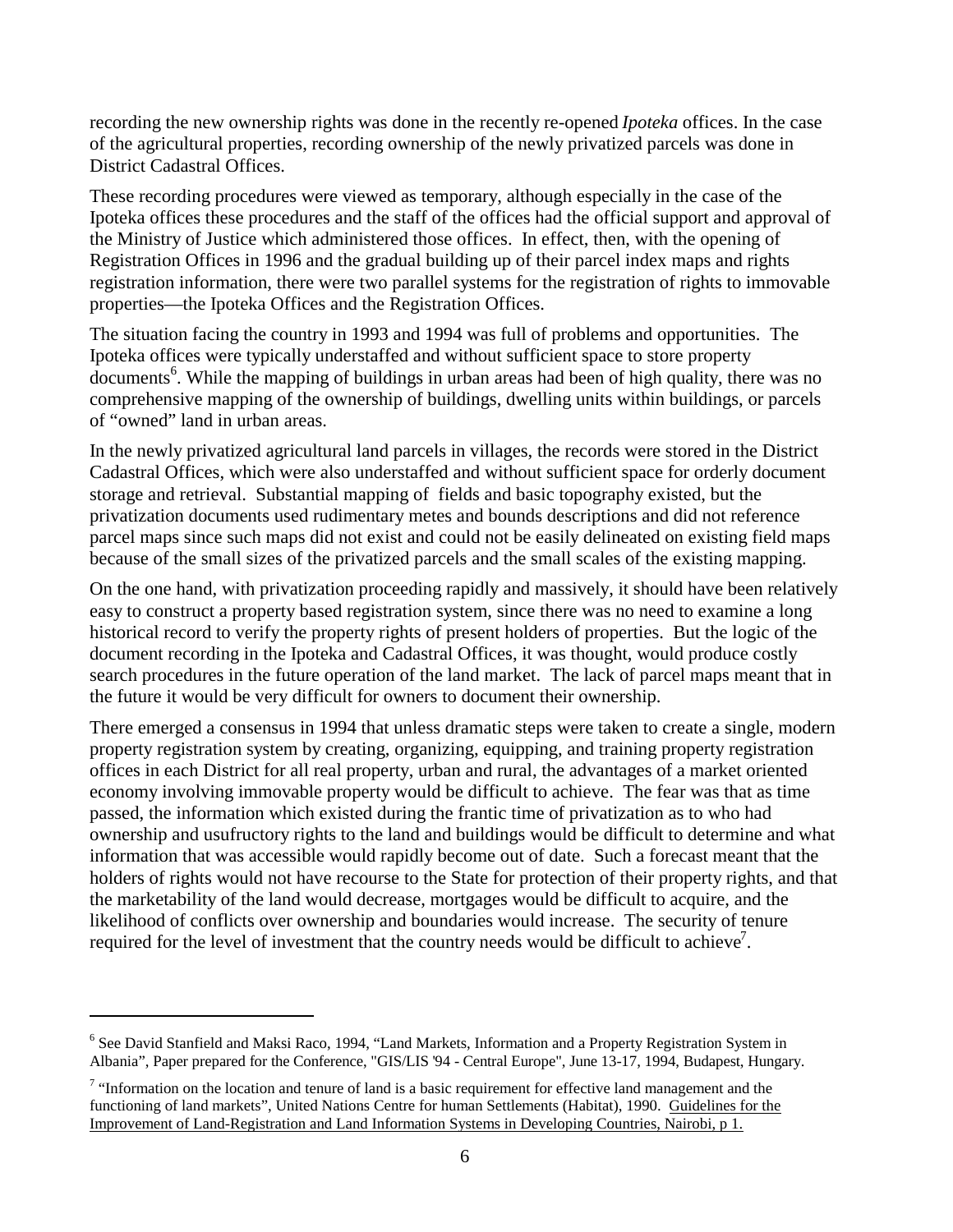The decision was made by the Working Group in early 1994 to recommend to Government that Albania should create a modern, comprehensive, unified, property based system for the registration of ownership and other interests in immovable property<sup>8</sup>. The structure and operations of that system were codified into law when Parliament approved the Immovable Property Registration Act in July of 1994

#### **1.3 HOW TO CREATE THE NEW IPRS**

 $\overline{a}$ 

The basic design of the IRPS was decided. The question then became how to create it? There were two methodological options:

- 1) sporadic registration. Under this approach the new IPRS offices would assemble information about the interests in land and buildings when people decided to transfer those interests, or when they wished to mortgage a property;
- 2) systematic registration. Under this approach a "project" would be designed to systematically map the location of all parcels and apartments and gather the authoritative evidence of ownership of these properties in specific geographic areas. These maps and evidence would then be "registered" in the new IPRS offices, creating the information base for the subsequent registration of all changes in the ownership and other interests in all immovable properties of the country.

Given the availability of donor funding for the creation of a new IPRS, the decision was made to conduct a systematic "first" registration of all properties in the country.

Then the question became, who would be given the responsibility for conducting this "first registration"? In 1993, there were no private land survey companies, and the legal profession was just emerging with expertise in "property" matters. There was no Civil Code, but there were several laws describing the privatization of state properties. The overall legal and institutional framework for supporting and regulating the operations of property markets was just beginning to emerge.

In this context, two recommendations resulted: 1) that an overall strategy be devised for establishing the land administration laws, policies and institutions—a Land Market Action Plan which would describe the steps for creating the IPRS, but would also contribute to fashioning the legal, policy and institutional framework for immovable property aspects of the emerging market oriented economy; and 2) that a Project Management Unit (PMU) be authorized by Government with the responsibility for coordinating the donor and government efforts to implement that Action Plan over a period of 5 years, later extended to 7 years. Both recommendations were embodied in Government decisions in late 1993.

These decisions meant that foreign donor support for the Land Market Action Plan would not be administered by foreign companies nor by a Government Ministry. Rather the PMU, an independent entity, had the power to contract services for the implementation of the Action Plan, and to be contracted by government or foreign donors to carry out aspects of the Action Plan. A critical feature of the PMU, however, was that the Minister of Agriculture and Food had the power to name to General Manager of the PMU, as well as the Executive Council of the PMU. An interministerial coordinating committee was established to oversee the implementation of the Action Plan, but never functioned effectively. Therefore, the PMU was subject to political interference and

<sup>&</sup>lt;sup>8</sup> See Ahmet Jazoj, David Stanfield, Teresa Barry, "Albanian Land Market Action Plan: Purposes, Acheivements, Lessons", 17. Albanian Series Working Paper No. 1, Land Tenure Center, University of Wisconsin-Madison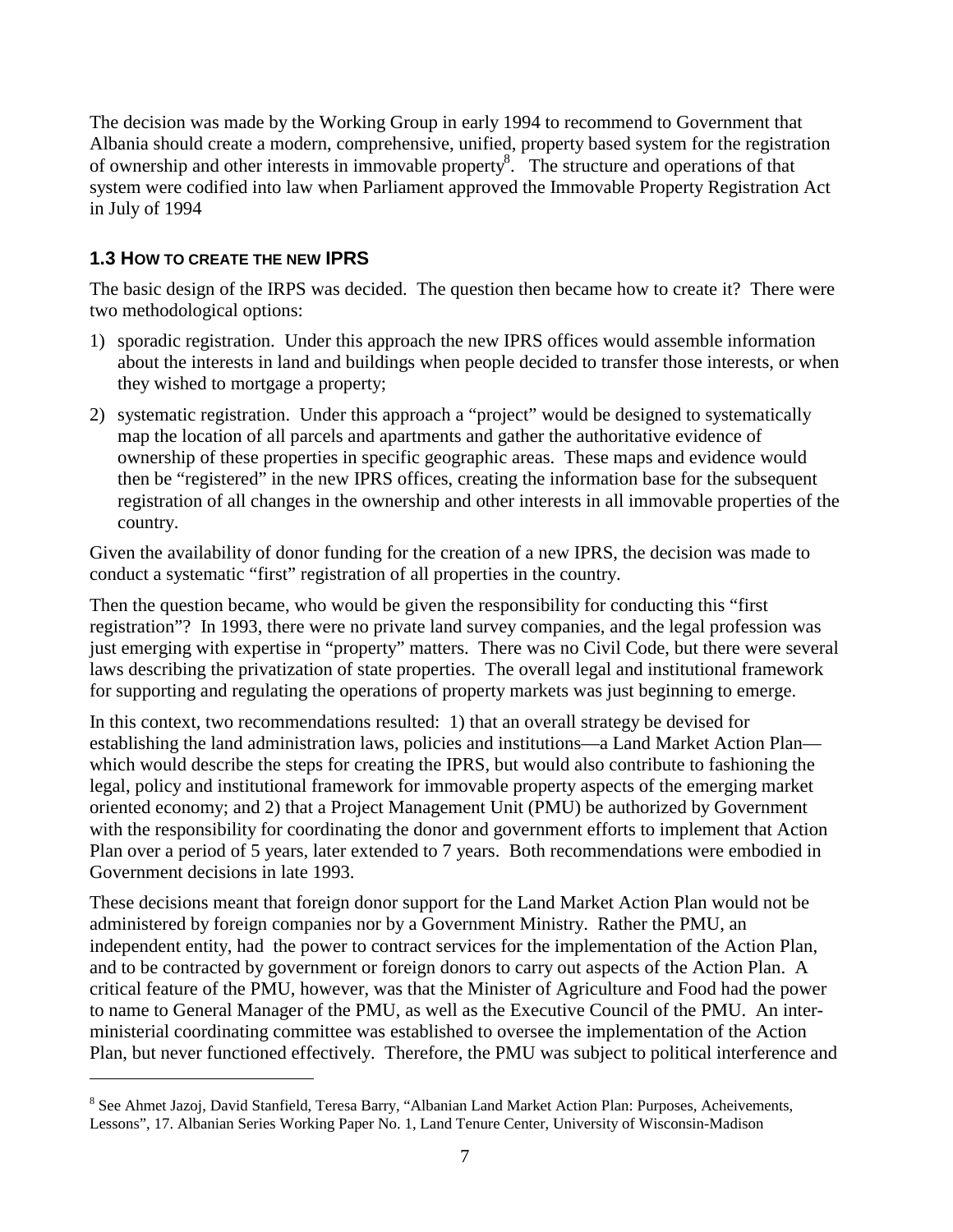had an "agricultural" identity from the beginning. During the first 6 years of the functioning of the PMU, the Ministers of Agriculture did not exercise their power over the PMU's management other than the initial nomination of core staff. Unfortunately, the "agricultural" identity of the PMU's work was never overcome, meaning that the urban and transport sector agencies and professionals did not become involved with the PMU as much as would have been desired.

Having a completely independent, private, organization authorized to carry out the Action Plan was not considered as feasible in Albania in 1993, since there were no organizations with any such capacity in the country at that time.

Why not bring in a foreign company to create an IPRS and to establish the legal, policy and institutional framework for a properly functioning real estate market, and "roll out" a functioning IPRS, rather than establish an Albanian PMU and through that PMU help build up a functioning IPRS? A meeting of donors and the Albanian government in 1992 concluded that USAID should take the lead in assisting the Albanians with the "property" question.

USAID decided to ask the University of Wisconsin to help develop a Land Market Action Plan, and to be the channel for USAID assistance for the implementation of that Action Plan. This challenge to the UW was to do more than research and training which had been the traditional areas of involvement of the UW in its past collaborations with USAID, and instead take the responsibility for the actual implementation of an ambitious land tenure project.

After a lively discussion within the University where some faculty expressed strong opposition to getting the University involved in project implementation, it was decided to accept the challenge and authorize the U.W.'s Land Tenure Center to take on a Land Market Development Cooperative Agreement with USAID. Under that Cooperative Agreement the LTC would provide technical, financial and training assistance to the PMU authorized by the Government of Albania to implement the Land Market Action Plan.

That LTC assistance was "institutional" for developing the capacities of the PMU, and financial for funding the PMU's efforts to initially register rights to properties and for helping to equip the new IRPS Registration Offices and the training of the staff of those offices. The European Community agreed to fund the mapping of parcels also through its funding and technical assistance for the PMU. The World Bank agreed to fund land market policy and legal studies, through Terra Institute's work on these topics with the PMU.

One key to this complicated and ambitious effort was a creative and committed PMU staff. The General Manager of the PMU with support from the Minister and Vice Minister of Agriculture and Food<sup>9</sup> located people to staff the PMU who were intelligent, committed, creative and willing to learn. This team held together for seven years and accomplished the initial registration of over two million privately and publicly owned properties, and the opening of 34 Registration Offices. Another key was the commitment of the donors to a long term effort and a willingness to allow the PMU and the UW the flexibility necessary to create a new set of land administration institutions. One indicator of the success of this effort, in addition to the "targets" achieved, is that the legislation developed for the creation and operation of the IPRS has been widely consulted and used for developing similar concepts in Georgia, Moldova, Kyrgyzstan, Bellarus and other transition countries.

<sup>&</sup>lt;sup>9</sup> The General Manager was Ahmet Jazoj, Hysen Halili was the Minister and Llazar Korra was the Vice Minister who were largely responsible for putting together the PMU team and financing for what was accomplished.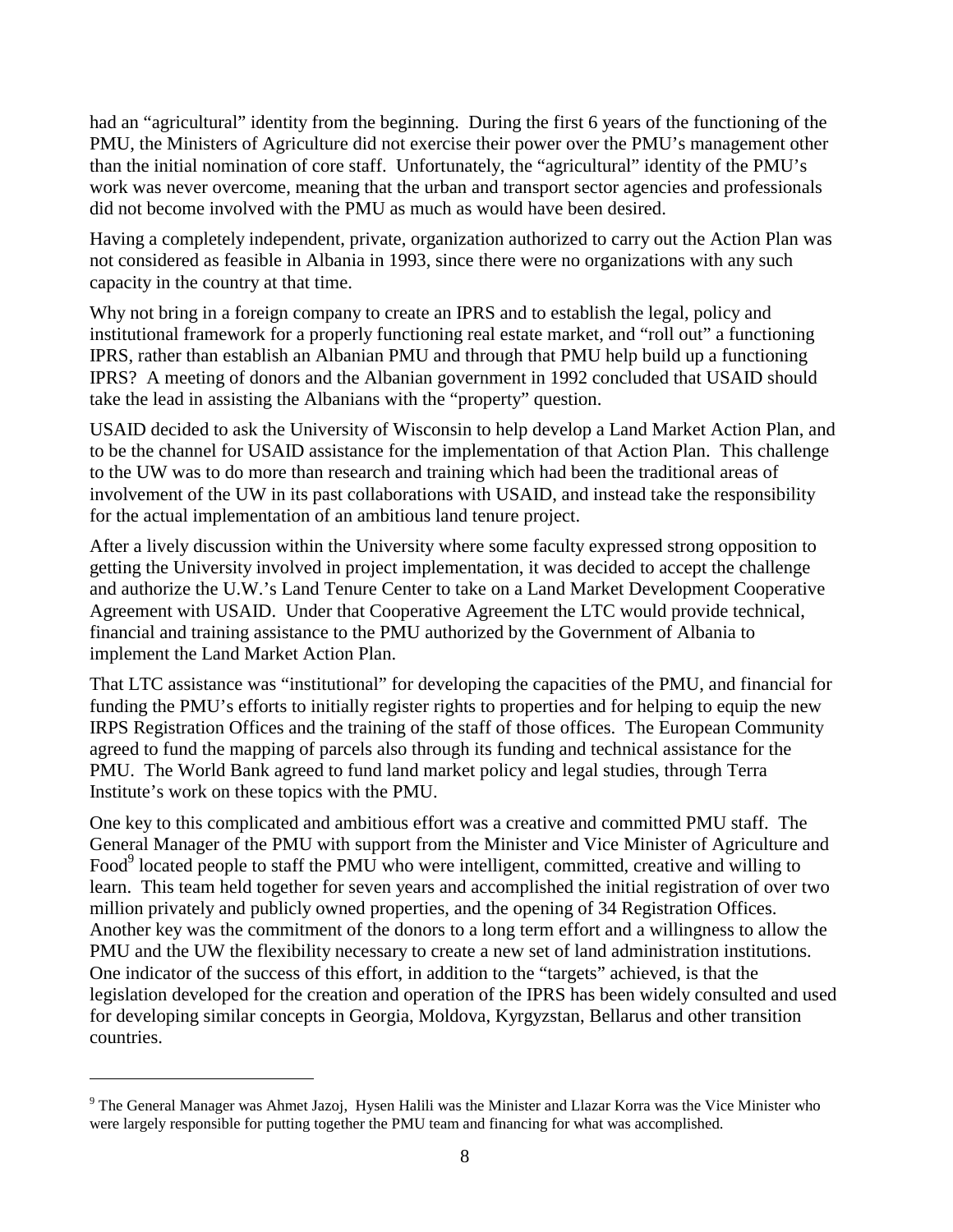#### **2. THE RESULTS OF THE LAND AND BUILDING PRIVATIZATION EXPERIENCE**

In Albania, the transition from State to private land management began with the distribution of agricultural land to rural residents according to Law 7501 of 1991. Programs for the restitution of urban properties to their former owners and for the privatization of State owned apartments to their occupants began in 1993. Privatization programs were being designed and implemented rapidly.

The creation of new private and public properties proceeded very rapidly. By the end of the year 2000, there were nearly 4 million properties, as shown in Table 1. Clearly the ownership of immovable property has been widely distributed throughout the population, although there is a high fragmentation of agricultural land (about 5 parcels per family). The number properties keeps growing as public properties are subdivided and privatized and as privately owned properties are subdivided.

It should be noted that in the Albanian case, there is a very dynamic "informal" property development activity. People occupy land, often on the urban periphery, build their homes and engage in market transactions, with minimal documentation and without the legal registration of such transactions.<sup>10</sup> Incorporating these properties into the IPRS is a major challenge, and at the same time their existence and the vibrancy of the market in such properties raises questions about the effectiveness of the IPRS model.

**Table 1: Estimate of Number and Types of Immovable Properties as of the end of December 2000** 

| <b>Type of Immovable Property</b> | Number of<br><b>Properties</b> |
|-----------------------------------|--------------------------------|
| Village CZ's:                     |                                |
| Agricultural parcels with tapi    | 1,686,565                      |
| Agricultural parcels w/o tapi     | 97,630                         |
| Privatized housing and business   | 219,300                        |
| State owned parcels               | 919,131                        |
| Subtotal Village land parcels     | 2,922,626                      |
| Forest and Pasture parcels        | 309,600                        |
| <b>Subtotal Rural Parcels</b>     | 3,232,226                      |
|                                   |                                |
| Urban Areas:                      |                                |
| Apartments-Privatized             | 231,000                        |
| New Apartments-Private            | 55,000                         |
| Villas, businesses w/doc.         | 88,256                         |
| Land, with documents              | 3,312                          |
| Villas, businesses w/o doc.       | 59,616                         |
| Land without docs.-vacant         | 2,208                          |
| Buildings done after 1991,        | 29,808                         |
| informal                          |                                |
| State properties, urban           | 82,800                         |
| <b>Subtotal Urban Properties</b>  | 552,000                        |
|                                   |                                |

 $10$  The origins and dynamics of this process is described in Haxhi Aliko and Romeo Sherko, "On Regularization of Informal Settlements in Albania", Tirana, Albania, August, 2002.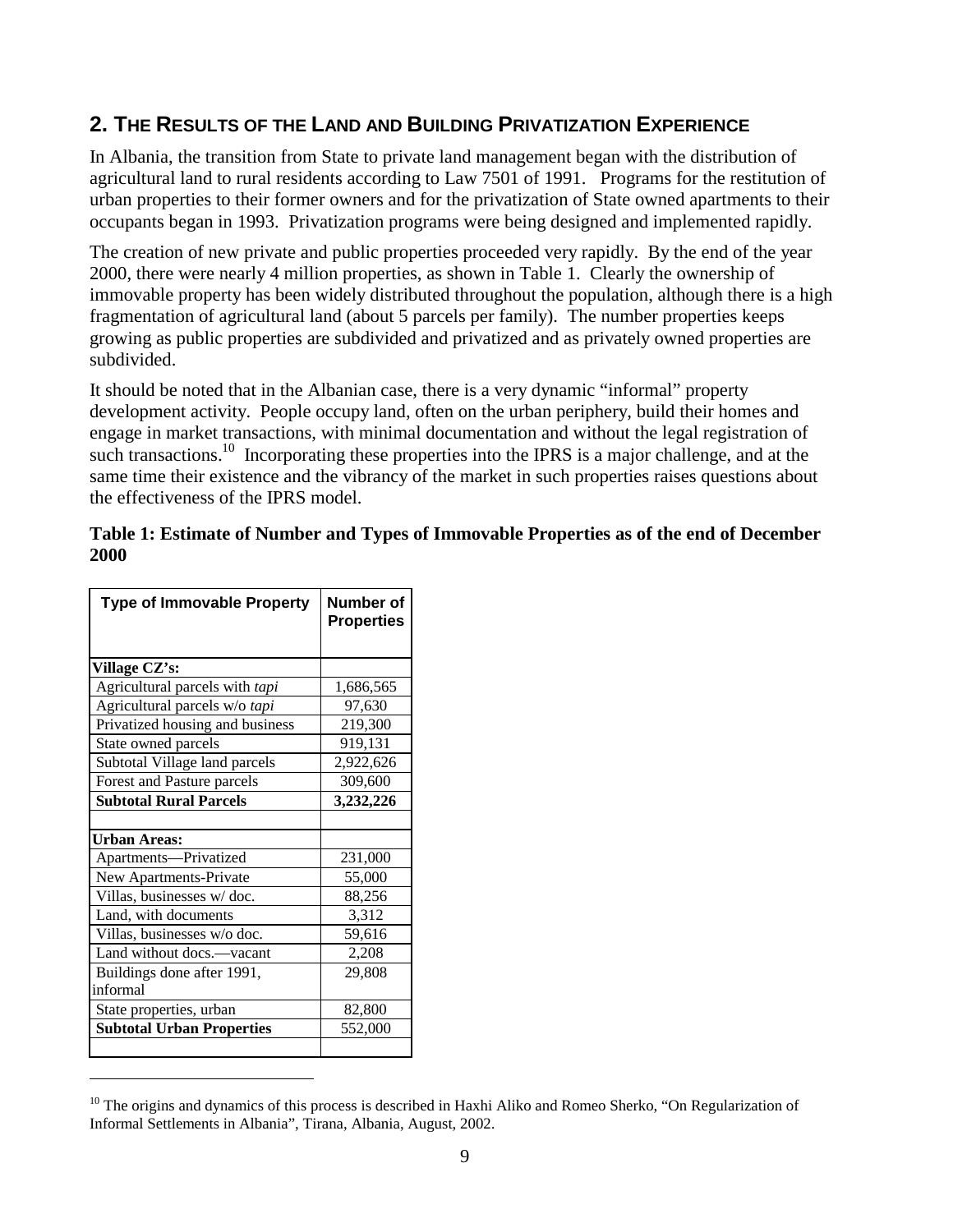| 94,000    |
|-----------|
| 94,000    |
| 16,000    |
| 9,400     |
| 213,400   |
|           |
| 3,997,626 |
|           |

Source: Project Management Unit for the Land Market Action Plan, Tirana, Albania, April, 2001

#### **3. THE IMMOVABLE PROPERTY REGISTRATION SYSTEM: CORE CONCEPTS**

The IPRS in Albania was designed as a unified, comprehensive and parcel based title registration system because of its applicability to a defined parcel of immovable property and the flexibility it has in being able to be utilized for a multitude of immovable property and mapping related purposes. The Immovable Property Registration Act is procedural, but it sets the stage for a dynamic use of technical concepts that should lead to a enhanced and better understood management of property. The Registration system attempted to establish the technical and organizational basis for the future development of computer based information systems which unify geographic (map) and attribute (kartela) information, and linking these components of a registration information system with opens the door for the creation of a Geographical Information System that could be of significance for the future development of Albania.

#### **3.1 CONCEPTS**

 $\overline{a}$ 

Central concepts used in the construction of the IPRS in Albania<sup>11</sup> are the following:

**Kartela:** A page of information prepared for each immovable property, including information about its: a) geographical location; b) general description, such as area, type of property, whether within urban boundaries or not, and whether a part of a building; c) who holds different ownership rights over the property; d) who rents, leases, uses, has a servitude, or holds a restrictive agreement over the property; and e) what mortgages, court decisions, or other restrictions on changing ownership exist. A paper kartela is filled out for each property, and a digital copy made of the information recorded on the paper kartela.

**Registry Index Map:** A comprehensive map of all parcels of land with kartelas. Scales of maps include 1:2500 for most agricultural parcels and 1:1000 for most urban parcels. A digital copy of the Index Map is produced, following the completion of the field surveys.

**Registration Zone:** A geographically defined area, usually a District, which is the administrative responsibility of a Immovable Property Registration Office. A zone may be smaller than a District such as in the case of Tirana, or may include two or more Districts if the Chief Registrar determines that there are not enough properties or transactions in a District to justify a Registration Office.

**Cadastral Zone:** A geographically defined area, usually a village in rural areas, or a neighborhood in cities, which is small enough to be able to locate parcels relatively easily, usually containing no more than 1500 immovable properties. There are no more than 200 Cadastral Zones in any Registration Zone, and usually fewer.

<sup>&</sup>lt;sup>11</sup> See Lida Stamo and Norman Singer, 1997. "Albanian Immovable Property Registration System: Review of Legislation", Land Tenure Center, Working Paper No. 7.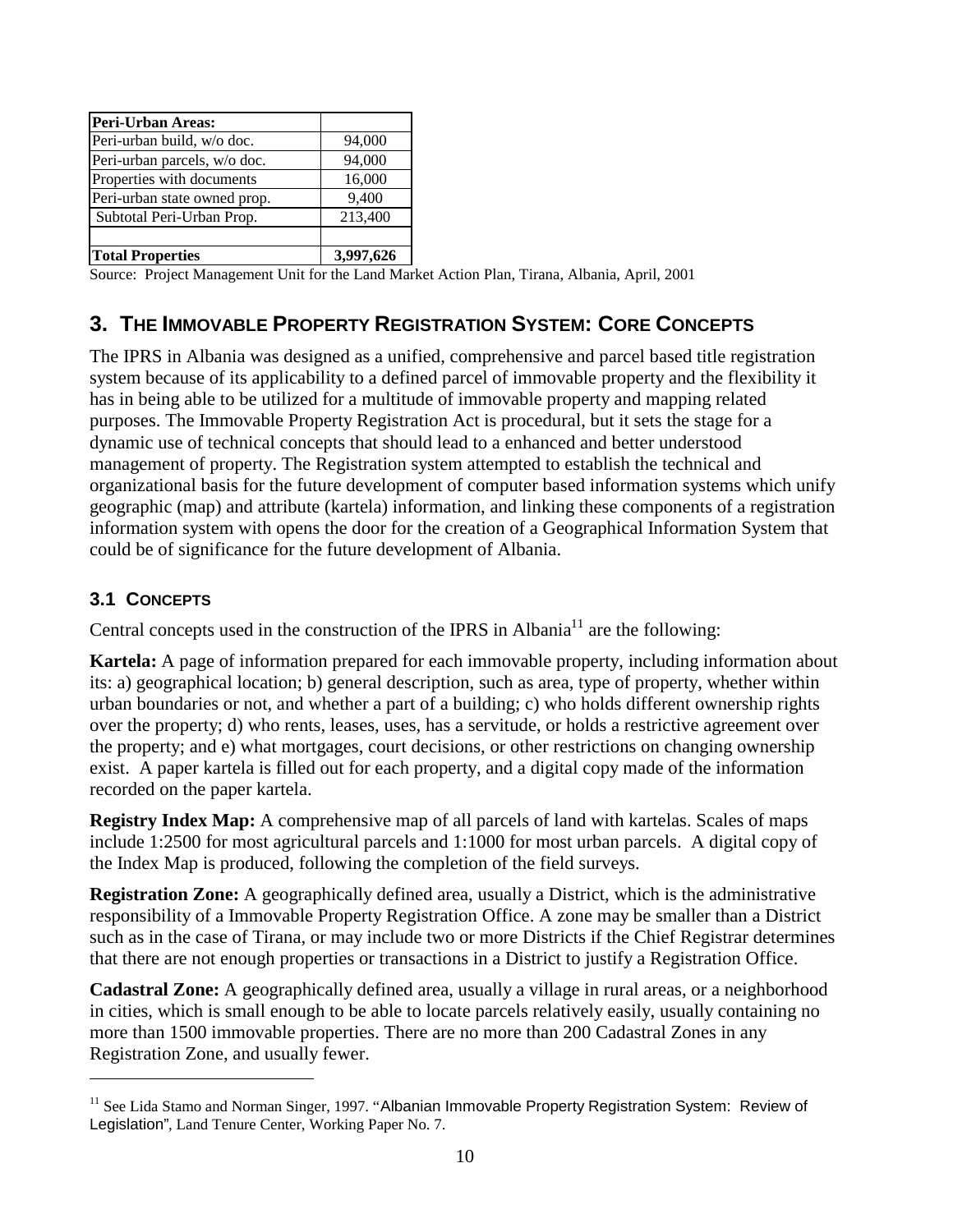**Immovable Property Number**: Each immovable property in Albania has a unique number, composed of the Cadastral Zone number and within that zone, a unique number. For agricultural parcels this unique number within a zone is usually composed of the old field number followed by a "slash" and a subdivision number. For example, the number 1289 11/32 refers to subdivision 32 of old field 11 in Cadastral Zone 1289. For apartments, the number is composed of the Cadastral Zone number and within that zone a unique number, which is usually the old building number, stairway number and apartment number.

#### **3.2 LOGIC OF THE REGISTRATION SYSTEM**

#### **3.2.1 Five Principles of the IPRS**

 $\overline{a}$ 

In the creation of the Albanian IPRS, five basic principles have been followed, at least theoretically:

- 1. "mirror" principle, that is, the information about immovable property which is contained in the Registration Offices should be a reflection of what really exists. To achieve this goal, information about interests in the properties is being collected by field teams from existing and recently produced decisions about the privatization of these rights. Field teams are also verifying the boundaries of the properties. All such information is put on display in the local villages and neighborhoods for 90 days, during which time any errors are corrected.
- 2 "curtain" principle, that is, the property registers (kartelas) should show information about ownership and other interests that does not require further verification. The field work and documentation produced is checked for accuracy, and the essential information is recorded on the kartelas.
- 3 "certainty" principle, that is, there is a guarantee that the information in the kartelas is correct in that if someone is damaged by incorrect information in the IPRS, he/she can be compensated by the State.
- <sup>4</sup> "accessibility<sup>12</sup>" principle, that is, the costs of access to the Registration Offices should be minimized so that any person regardless of their wealth or location, can have easy access to the registration system. The Registration Offices are being located in each District so that geographically they are accessible to the people. Costs of transactions are being minimized by allowing any transaction to be carried out at the Registration Office, thereby minimizing legal, notary, and surveying fees.

 $12$  Dale, Peter and John McLaughlin, 1999. Land Administration, Oxford University Press, N.Y., identify the first three principles mentioned, as did T.B.F. Ruoff, An Englishman Looks at the Torrens System, The Law Book Company of Australasia, 1957, p. 8. The Albanian experience showed the importance of "accessibility" and "comprehensiveness", at least in the transition situation. One tendency in some transition countries, also observed in Albania during the design of the IPRS, was the inclination to centralize of IRPS administration, modeled on the centralized administrative structures of the previous regimes. With the dissolution of the state's command structures, the narrow waist of the "hour-glass" administrative system from the previous regime had to be widened and thickened by organizations which function close to the population and are very accessible to the public (See Richard Rose, 1995. "Russia as an Hour-Glass Society: A Constitution without Citizens", East European Constitutional Review, Vol 4, No. 3, pp. 34-42). As for "comprehensiveness", one of the difficulties of many title registration systems is the exclusion of certain types of land, such as state owned properties, or properties outside of urban areas. This exclusion has usually been due to budget limitations for the incorporation of properties into the title registration system. In most transition countries donor assistance has been sufficient to aim toward creating a comprehensive IPRS.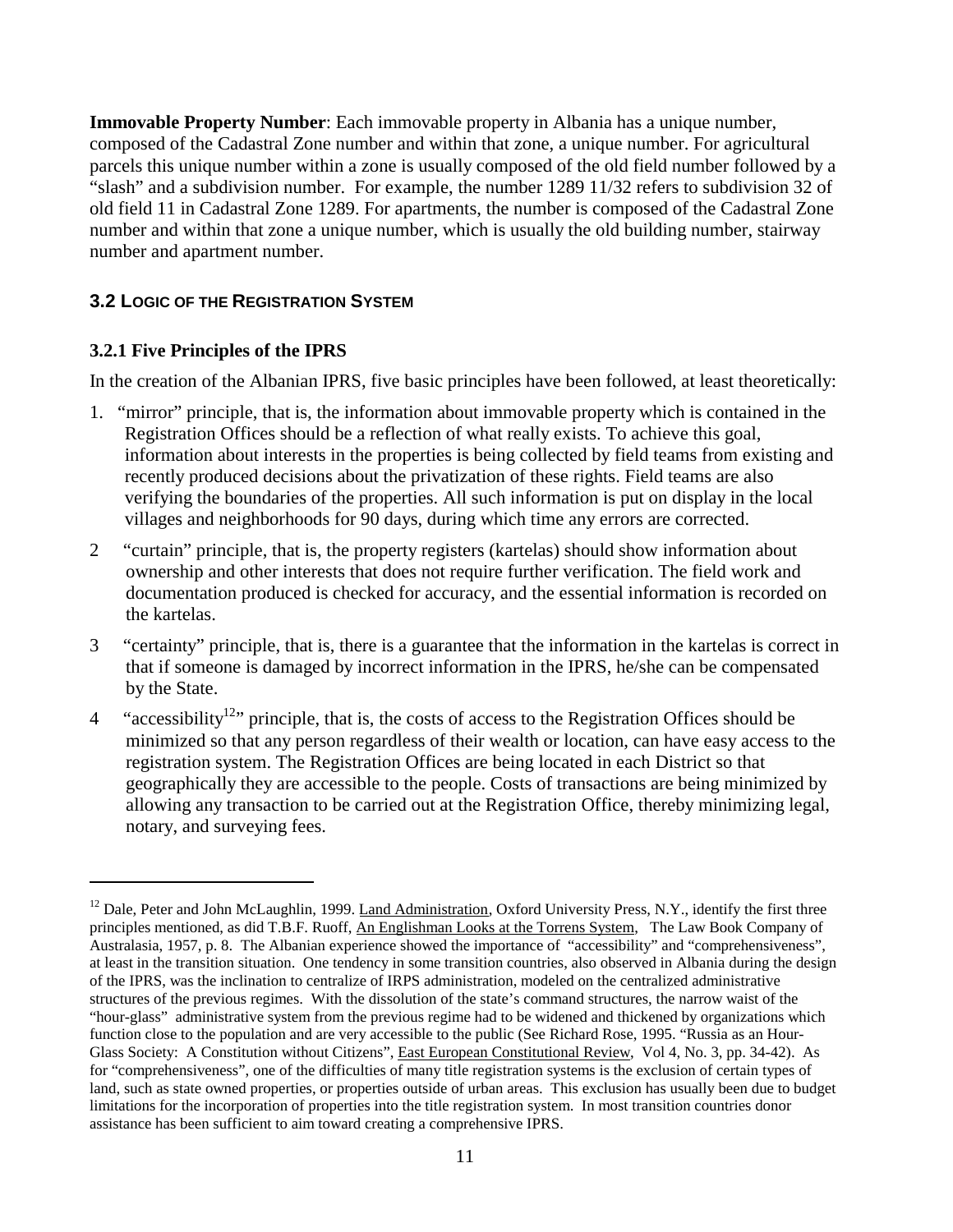5 "comprehensive" principle, that is, all immovable property, privately and publicly owned, urban and rural is contained in the IPRS. The privatization documents which are being produced by the eight different privatization programs are being collected and used to register rights to all types of immovable property. Governmental agencies which are responsible for publicly owned immovable properties are being identified on the relevant kartelas.

#### **3.2.2 Organizational Features of the IPRS in Albania**

Several features of the institutional structure of the IPRS were designed to assure the efficiency and professional excellence of that system.

#### **Independent Local Registrars**

The operational office in the Albanian IPRS is the District Registration Office where a Registrar and staff have the authority to do first registrations of properties not already in the IPRS and to register all valid transactions on properties which already have a kartela and index map identification. All decisions are made locally about the registration of transactions, thereby making transactions easier to conduct than if they all had to be registered in a central office.

A Registrar has significant authority to register or not to register a transaction based on an application by an interested owner. The Albanian IPRS is a "de-concentrated" administrative unit in operational terms. The Registrars do not have to get the Chief Registrar's approval for completing the registration of a transaction. At the same time, the Registrar is not part of local government and is, thereby, not as subject to local political pressures as it would be if part of local government. This shielding of the Registrar from local politics was designed to limit political pressures for the registration of questionable transactions, or for the delay of registration for political purposes. This strategy has yet to be proven effective.

#### **Chief Registrar**

The Chief Registrar has an office and staff in Tirana, and has the authority to nominate Registrars and provide training to them and their staff, and to periodically evaluate their procedures and to issue instructions about the proper functioning of Registration Office. To chose people most capable to be Registrars the Chief Registrar has the authority to test applicants about their knowledge of the IRPS and relevant property law and mapping procedures which Registrars need to understand and appreciate for the proper functioning of Registration Offices. These functions of the Chief Registrar were put in place to help develop the professionalism of the Registrars and their staff.

The Chief Registrar also has budgetary authority over the Registrars. Funds from the national budget flow to the Registrars through the Chief Registrar, who has the responsibility of instructing the Registrars about the proper use of budget resources.

The initial expectation that the Chief Registrar would be motivated to make the staffing and operations of the Registration Offices highly professional and efficient has not always been born out in practice.

#### **Independent IPRS**

The Chief Registrar reported to a representative of the Prime Minister and later to the Council of Ministers, and was not part of a line Ministry. This transitory arrangement was to be in place during the first registration phase, when properties of various types, rural and urban, were being examined and included in the Registration Offices' information systems. The reason for this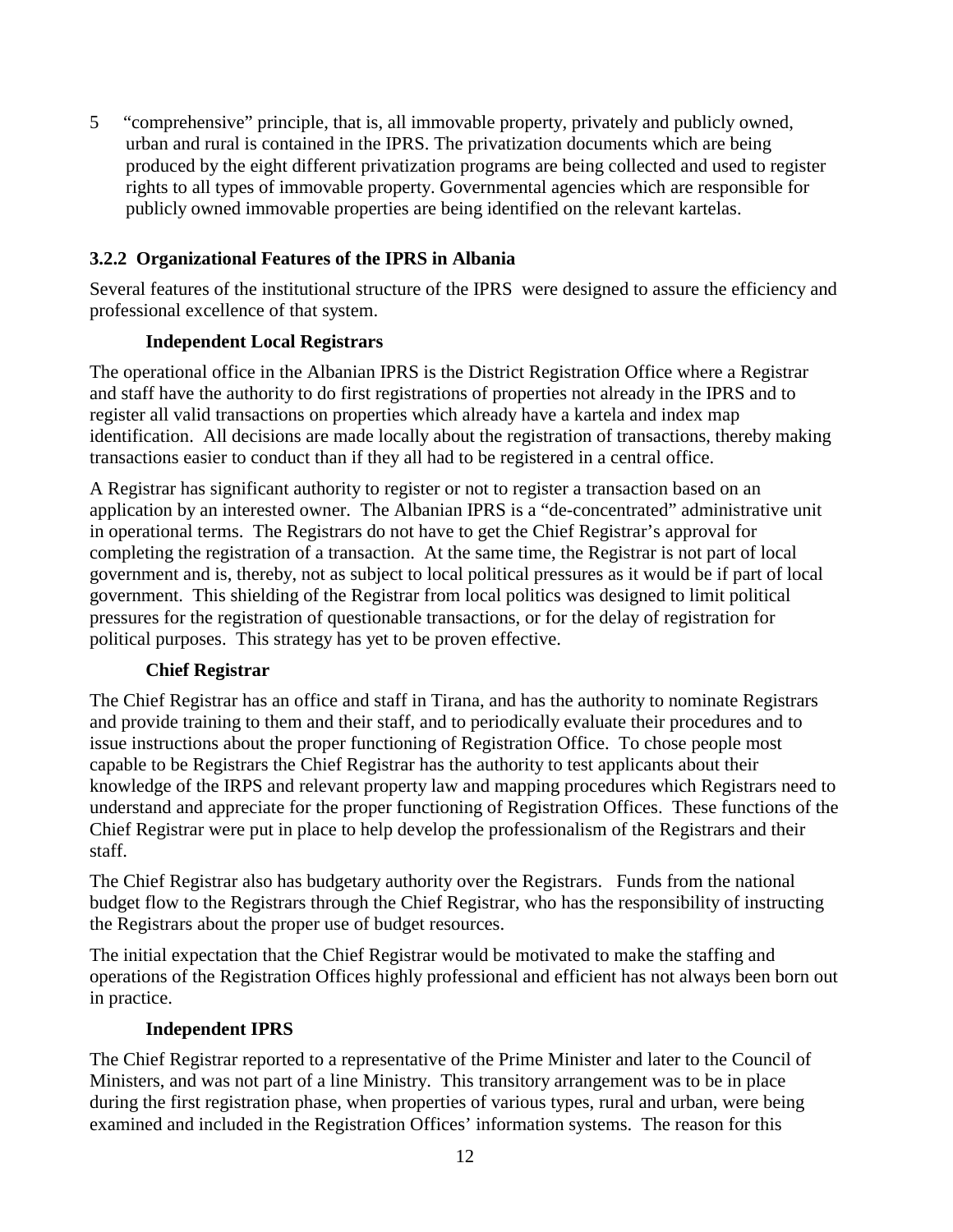arrangement was to avoid sectoral conflicts which could arise if the IPRS was located in a line Ministry such as the Ministry of Agriculture and Food or in the Ministry of Construction and Territorial Adjustment. Also, since the IPRS combined technical mapping activities with legal procedural techniques, locating the IPRS in the Ministry of Justice could result in inattention to the mapping component, while locating the IPRS in technical mapping agency could result in inattention to legal procedures. At some point in the future, the IPRS may become part of a line Ministry, or may move to an independent "executive agency" status.

#### **Notaries**

Under the Albanian law, the Registrar has significant power to accept or reject applications to register properties and transactions, and thereby might be tempted to withhold action unless given a "facilitation fee", a first step toward corrupting influences on the Registration Offices. To counterbalance this tendency, the designers of the IPRS in 1993 supported the creation of independent notaries, with their own professional organization and responsibilities for the professionalism of its members, who would be authorized to prepare land market transaction documents. The assumption was that such notaries whose income would depend in great measure on getting transactions registered, would be motivated to monitor the behavior of the Registrars and their staff, and to complain to the Chief Registrar should the demand for "facilitation fees" and the slowing down of registration become apparent. The notaries would, then, provide some professional guarantees that land market transactions were done according to the law, and they would counteract tendencies in Registration Offices to delay registrations. The power of the Registrars to punish notaries who would criticize them by refusing to register transactions from critical notaries has in some instances functioned to keep notaries from pressuring for more efficient management of Registration Offices.

The procedures used by the Notaries were usually based on models from Central European countries, notably that of Austria. The notaries require that parties to transactions bring to them evidence from the Registrars about the ownership and other interests in the property being transacted, and from the Civil Registry about the identity of the parties and their families in cases of transactions involving agricultural land under family ownership. The notaries do not proactively investigate the title of the present owner by searching the Registration Office records. This approach in the early years of a new IPRS has not contributed to improving the information contained in the IRPS.

The notary fees are set by the Ministry of Justice, and their nomination as notaries is done by that same Ministry. Since Ministry officials often wish to become notaries, there is little incentive to keep notary fees relatively low, thereby increasing transaction costs for the general public over what could result by a more independent regulation of fees.

#### **3.2.3 Parallel Deeds Registry--Ipoteka**

While the focus has been on the new IPRS, since 1992 the old Ipoteka offices were re-opened, and have been used as depositories of documents describing transactions of various sorts involving mostly urban land and buildings, but also buildings in village settlements: privatization decisions, sales, mortgages, gifts, inheritances, and long term leases. For properties not incorporated into the IPRS, transaction documents are recorded in an abstract form in a daily journal, where the names of the parties, type and address of the property are noted. The documents themselves are numbered and placed sequentially in an archive according to the dates of the transactions. To prepare for the integration of the Ipoteka system into the IPRS, the Registrars prepare a provisional "kartela" of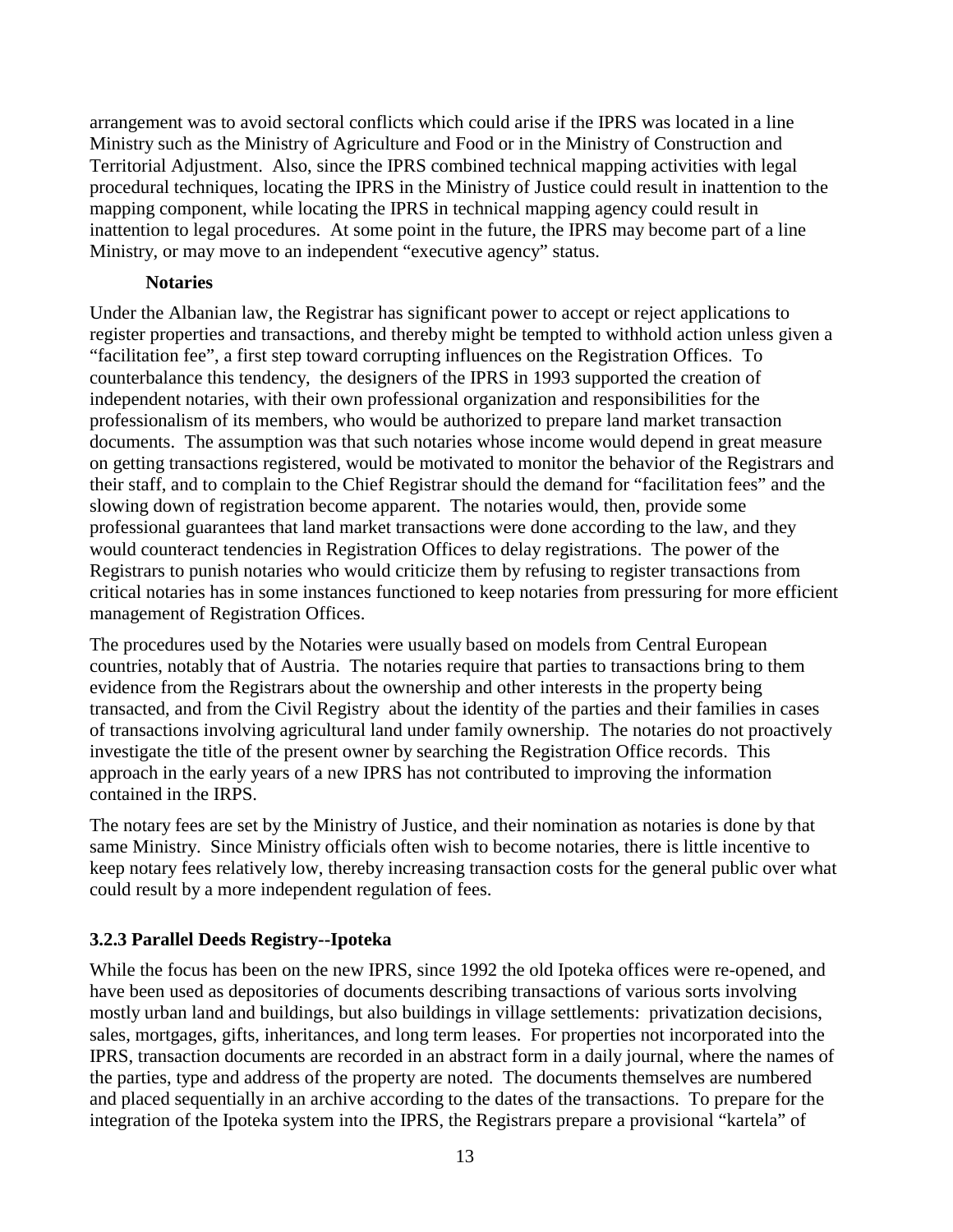each property when a transaction occurs, recording on the kartela the history of the ownership of the property. The Registrar also assigns a number to the property by locating the property on the Index Map as well as the information provided allows.

The Ipoteka recorded transactions involve properties which are usually of high economic value, typically much more valuable than the agricultural land parcels and building sites in villages which have been the priorities of the projects undertaken to incorporate private properties into the IPRS.

The Ipoteka offices have had a large responsibility in displaying and protecting rights to valuable urban properties. Until 1998, these offices were administratively under the Ministry of Justice, but in that year, were transferred to the Registrars, under the Chief Registrar.

The result has been the Registrars having to administer two registration systems, the Ipoteka, deeds based system as well as the parcel based IPRS. Over time, the plan is for the Ipoteka based transactions to gradually decrease as properties are incorporated into the parcel based IPRS.

In a later section we present more about how these principles and operations have worked in practice.

#### **3.3 IPRS AS AN INFORMATION SYSTEM<sup>13</sup>**

 $\overline{a}$ 

Land markets, as well as financial, commodity and equity markets do not involve the transfer of physical objects from sellers to buyers Rather in land markets, people transfer the rights to occupy and enjoy a piece of the earth as well as the obligations to refrain from using the land in ways proscribed by law or custom. These transfers of rights and obligations from one person to another in complex societies rely on documentation of the nature of the transfer.

This documentation of transfers has traditionally been done with words or sketches on paper and requires that people be able to read and understand the words and sketches providing information about who owns what right to what property. But there are other ways for recording and "reading" the information contained in words and sketches.

Information technology is developing rapidly the positioning of machines, which magnetically produce digital recording of words and sketches in digital form in front of people who use these machines for transmitting information.

The Albanian IPRS manages a combination of paper based information and digital information.

The IPRS in Albania is composed of Registration Offices in each District which record and display information about the rights that people and/or agencies hold in immovable properties. The IPRS (and the laws that protect such rights) should provide significant psychological security to the holders of property rights, and is, thereby, a central institution for assuring societal stability.

The IPRS also enables people and agencies to engage in transactions involving such properties without physically exchanging them (a necessity for "immovable" properties!). That characteristic of the IPRS distinguishes it from market institutions which structure transactions in reference to commodities and to labor, and even fundamentally the institutions, which structure the market transactions involving capital (money).

 $13$  See David Stanfield, 1997, "Immovable Property Registration Information System in Albania", Land Tenure Center and Project Management Unit, Tirana, Albania.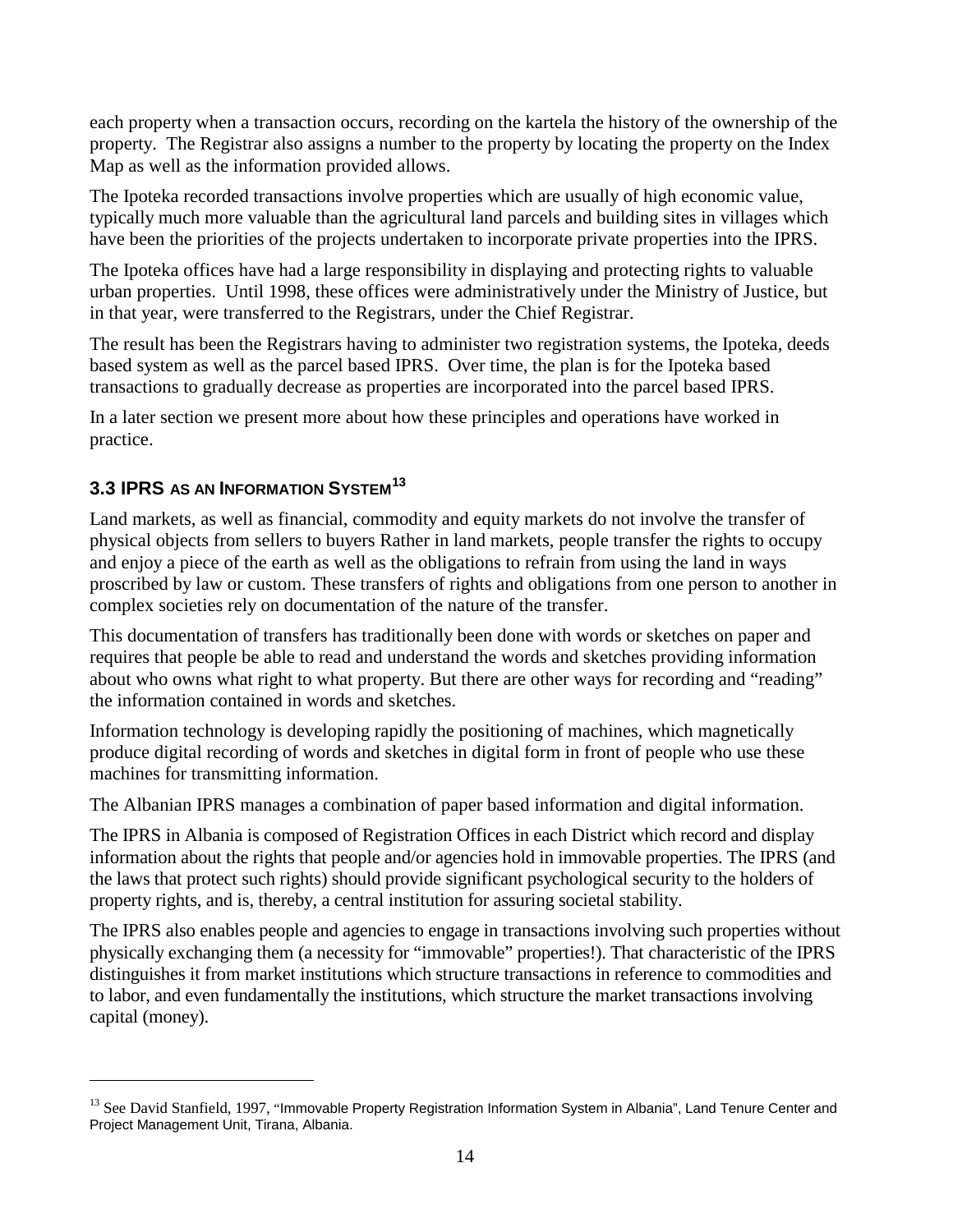Since the IPRS structures market transactions involving immovable properties, what people and agencies "exchange" in such instances is information about immovable properties. When a family decides to give a piece of land to a child as an inheritance, they decide to change the name of the owner on the register (kartela) to that of the child. When a person "sells" a property to another, she agrees to change her name as the owner on the kartela to the name of the buyer.

But this information change in the records of the IPRS is not simply a change of words, but is also a change in the form of wealth of the two parties, with the family providing a child with a basis for his/her future, or the seller accepting money or some other thing of value and the buyer accepting the control over the property to use it to achieve his goals which money was not able to do. Since the transaction involves wealth, power, control, and the future well being (the property rights) of the two parties to the transaction, a large body of law defines how the information about the transaction is recorded, and what it means. People get very disappointed when this information is inaccessible to them when they need it, and even more frustrated when this information is incorrect.

The Law on the Registration of Immovable Properties (Law 7843 of 13 July 1994) and other legislation define the procedures for carrying out transactions and the institutional structure of the IPRS and the procedures which the IPRS uses to make the information about rights to immovable property accessible. Figure 1 shows how the IPRS functions, or should function, to accomplish its management of very important information.

The entity with the responsibility of managing information about property rights is the Registration Office, which has a specific geographical area as its jurisdiction. That means that the Registration Office should contain all relevant and legally required information about rights to immovable properties, which are located within this area (called a Registration Zone, which is usually a District, but may be a part of a District, or may be a combination of two or more Districts).

The legally necessary information about immovable properties is of three types, in physical and digital form:

The Kartela for every property;

The Index Map showing parcel boundaries for all parcels in a Cadastral Zone;

The documents displaying the origins of the rights held by the present owners, and any changes in parcel boundaries following the finalization of the Index Map.

Digital copies of the Kartelas and Index Maps are supposed to be produced for archival purposes and for supporting the operations of the Registration offices (for example, owner name indices, the production of updated Index Maps). In those Registration Zones with proper conditions, more of the registration operations can be gradually computerized.

Any action which changes the information contained on a kartela or on the index map by law must be registered, that is, the parties responsible for the change must apply to have the change introduced into the kartelas and/or index maps which comprise two of the most important elements of the IPRS information system. This means that if the change has to do with information on the Kartela, the change must be made in the physical kartela and should also be made in the digital database copy of that Kartela. If a change involves a boundary change (subdivision of an existing parcel or merging of two existing parcels, or correction of an error on the index map), it must be recorded on the physical index map and should also be incorporated into the digital copy of that index map.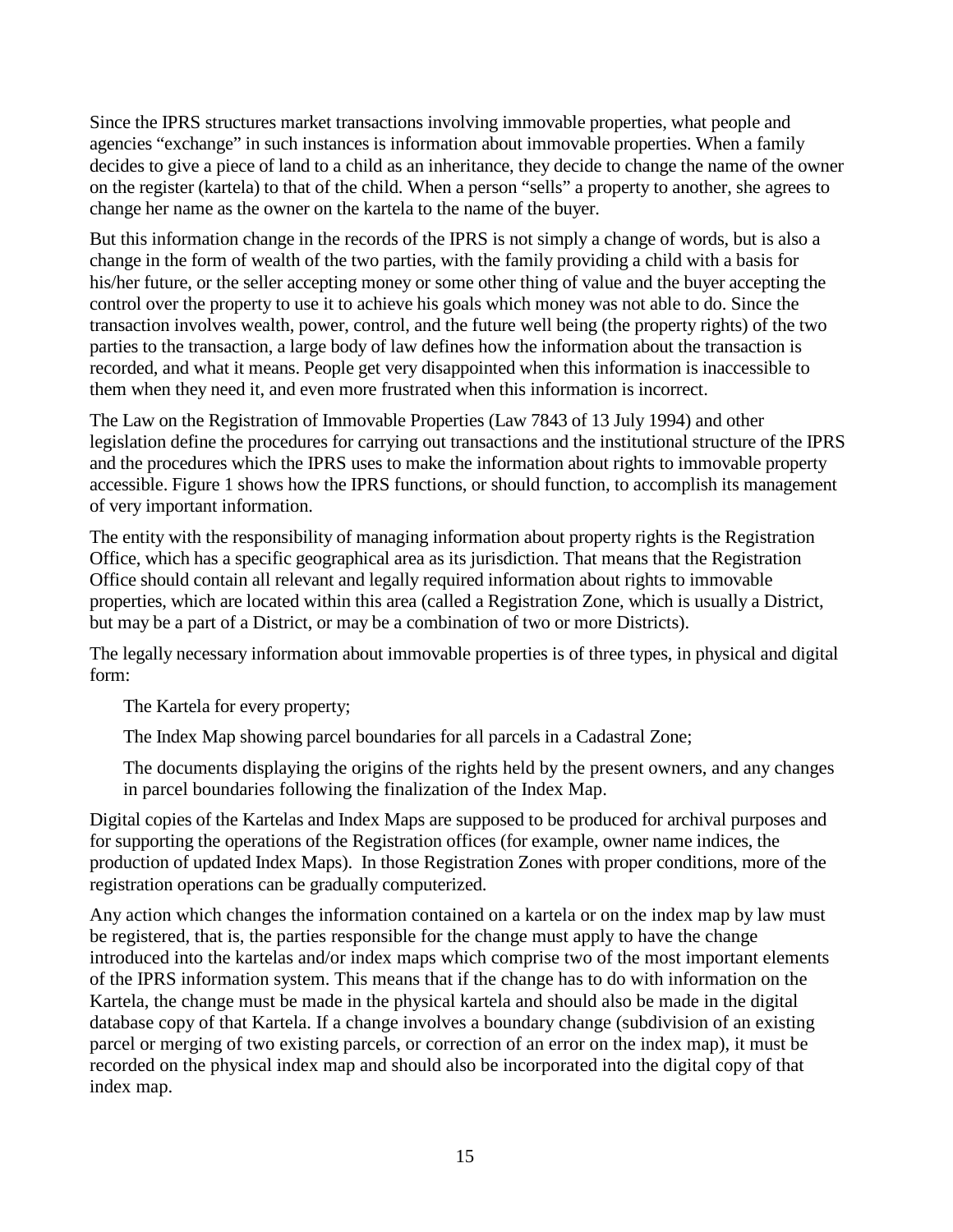**Figure 1. Information System for IPRS: Parallel Paper Based and Digital Backup (initially)** 

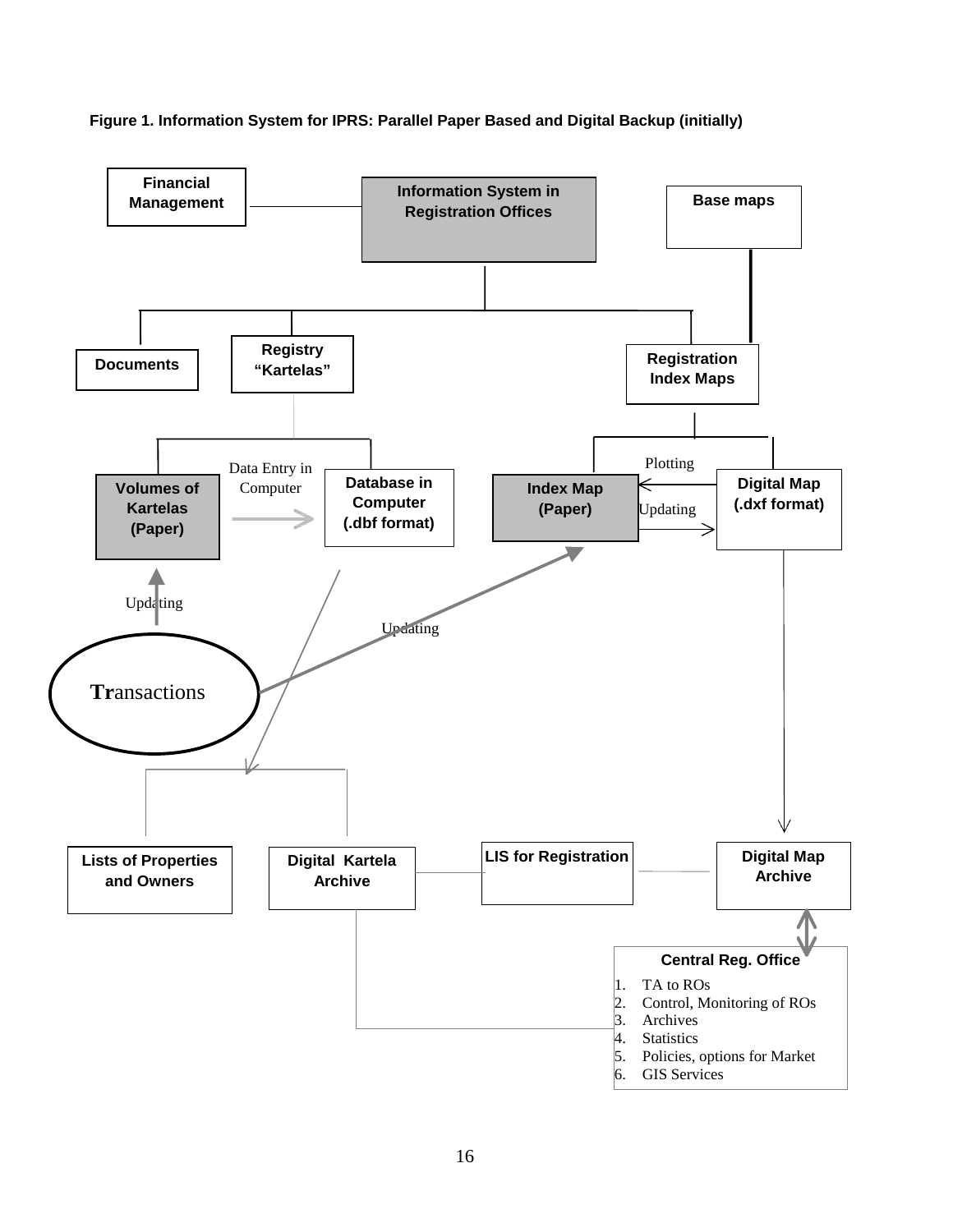#### **3.4 COMPUTERS IN THE IPRS<sup>14</sup>**

 $\overline{a}$ 

As set out in the design of digital information system, during the stage of creating new Registration Office, computers play an assisting role in the process of first registration and in the functioning of the IPRS. More concretely, they are used to:

- Generate lists for correcting kartelas and for the display of ownership and other rights as determined during the first registration process.
- Provide lists and indices for registering subsequent transactions in the Registration Offices (RO).
- Create backup, archival copies for the kartela and index map information in case the kartelas or index maps are destroyed or improperly altered.
- Enable a linking and comparison of the kartela and map information after display and for error correction.
- Generate revenues for ROs by selling information to certain users of land registration information.

During the first few years of the Action Plan, the IPRS intended to work on a dual approach: **paper** kartelas and index maps and **digital copies** of the kartelas and index maps. The information basis of the IPRS is the *paper system*, which is legally the official record of ownership and other rights to registered immovable properties.

In this context, the creation of the digital kartela databases (legal information) and the digital index maps is designed to be introduced step-by-step, without requiring expensive computer solutions. Such a strategy was forced by the following:

- Lack of dependable electricity infrastructure in Albania, particularly the frequent and long outages of electricity which means that an information system which depends on the computer has to devote substantial resources to infrastructure substitution (generators, UPS)
- Lack of functioning telephones and clean telephone lines outside of the capital, which requires networked information systems to invest substantial sums in establishing telephone lines or in inter-city transportation of digital records by bus or car;
- Lack of a pool of people who are "computer literate," who know the basics of computer use and maintenance and virus control, and who can be employed in the IPRS;
- Lack of computer service providers to fix problems which inevitably arise with computers and their associated equipment (computer specialists have been concentrated in Tirana, and many of them leave Albania each year);
- There are still employees in the registration office that are not familiar on how the system functions when they can see and read the records directly;

<sup>&</sup>lt;sup>14</sup> See Romeo Sherko and David Stanfield, April, 2000. "Adapting Information Technology (IT) for Land Market Institutional Development: With Special Reference to Albania". Land Tenure Center, University of Wisconsin. Paper presented to the American Association of Geographers Conference, April 2000, Pittsburgh, Pennsylvania.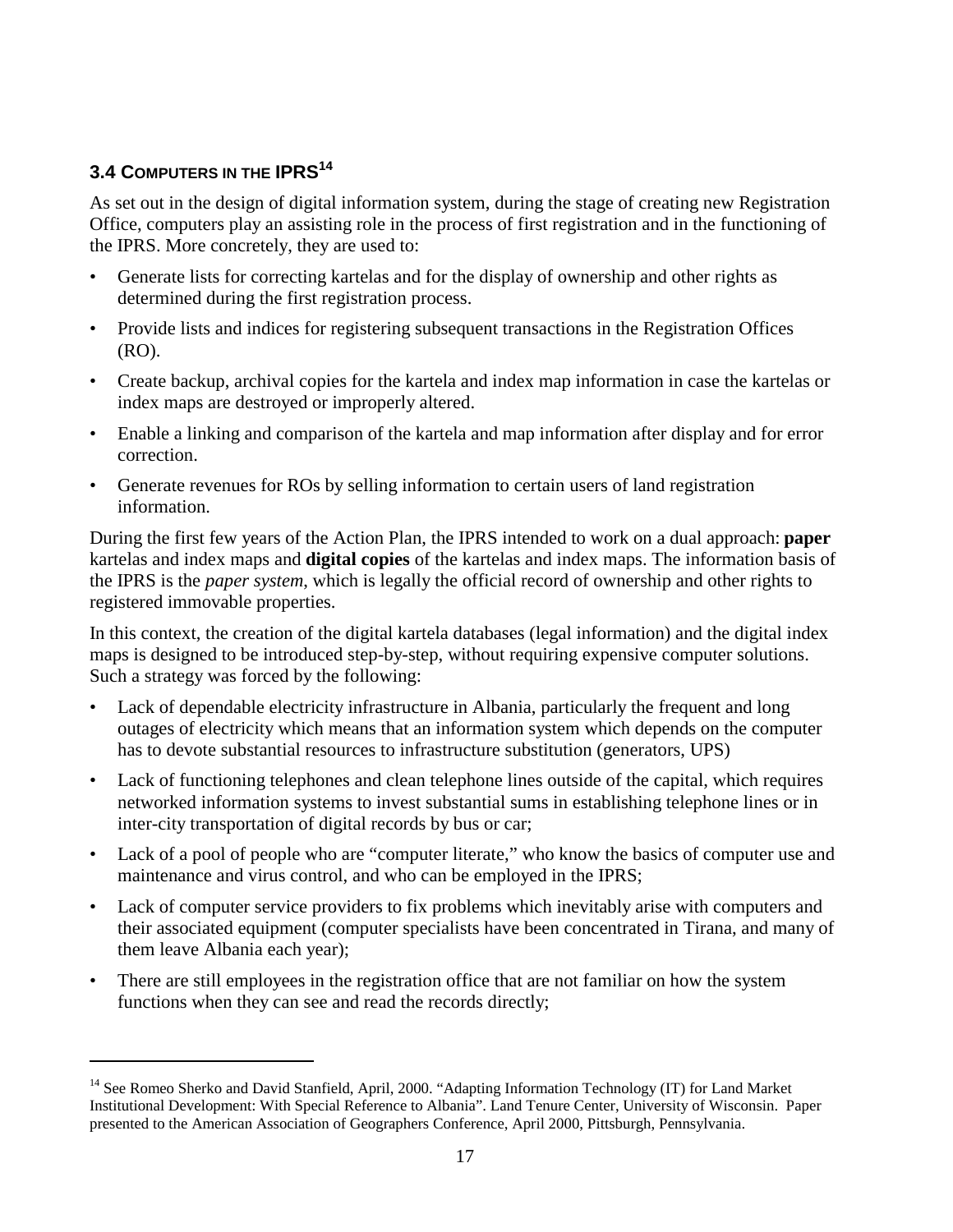- IPRS is in the process of building itself, and regulations and procedures for the operations of offices are still being changed and refined;
- Uncertainty about IPRS financing and the ability to maintain computer technology in the future.

Hence, the focus on information system development in the IPRS has been to:

- Establish the new IPRS information on paper records which people can read and update with widely known and mastered technology;
- Develop parallel digital databases for kartelas and index maps for specific purposes in the initial stages, which are not absolutely necessary for the functioning of the IPRS offices;
- Define procedures for having a good archiving system in the Central Office of the IPRS;
- Work with well-known and standard digital data structures (.dbf and .dxf), in order to be compatible with computer applications developed in the future;
- Work with small files, i.e. one file for each cadastral zone;
- Solve the specific functions for the digital information as outlined above;
- Provide a learning process for everybody involved with the computerization of the IPRS.

Although there are extra costs related to the implementation of this dual approach (shown in Figure 1) rather than moving immediately to a completely digital system, it has been the better choice given the specific conditions in Albania. The immediate introduction of a fully digital property information system is not yet feasible. However, by implementing simple computer solutions to specific problems in a step by step way, which are based on standard exchange file formats, the IPRS can create the flexibility and experience needed for the eventual expansion of the digital systems. This continued development of digital information management has not been done, however.

#### **3.5 COMPUTERS IN THE IPOTEKA SECTION**

In most Registration Offices, the numbers of transactions handled by the Ipoteka section are few enough to be handled manually. In Tirana, however, two computer applications have been tried. The first is the creation of a data base from the daily log of the Ipoteka clerk, which facilitates subsequent searches for names of buyers and sellers, and which helps reduce the temptation to introduce documents out of temporal order. To insert documents out of order would require inserting entries into the daily log, which is difficult, but also modifying the data base and the back up copies of the data base, which is also difficult.

A second application of IT to the Ipoteka subsystem has been the idea of scanning documents in the archives and as they arrive in the Registration Office, which can facilitate title searches and which provide greater security than the physical archives. This idea has not been implemented.

### **4. REFLECTIONS ON THE EXPERIENCES WITH THE IPRS**

Several transition countries in E. Europe and formed from former Soviet Union have adopted IPRS's similar to that of Albania—Kyrgyzstan, Georgia, Moldova, Belarus, among others. Evaluating what has happened in Albania could be instructive in an overall assessment of how effective efforts have been in creating this type of IPRS. Evidence is accumulating from countries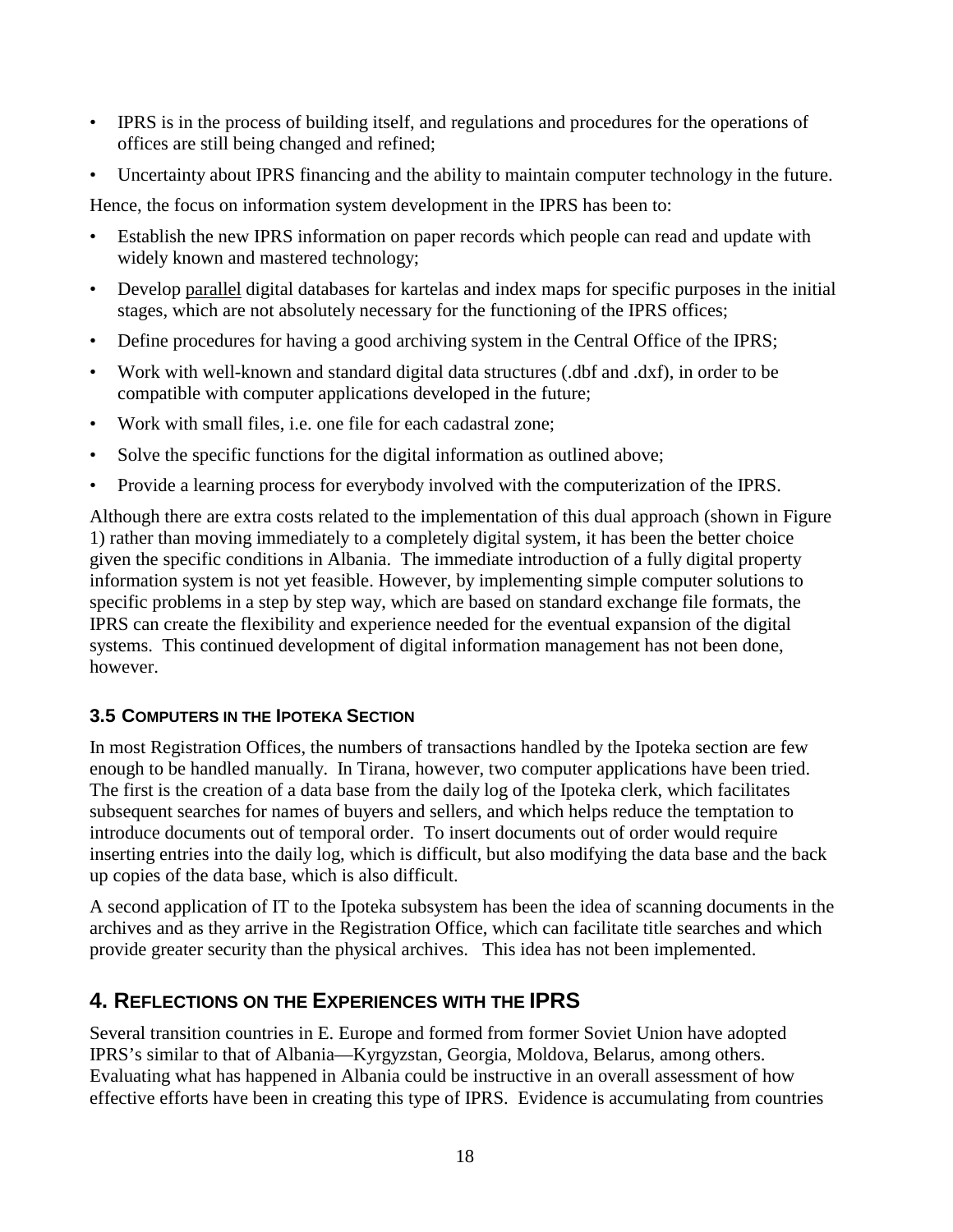which have adopted the parcel based, title registration approach, as to how things are working. All is not well.

#### **4.1 REGISTRATION OFFICE STAFF – UNTRAINED AND NOT PROFESSIONAL**

Due to low salaries and political pressures, the nomination of Registration Office staff, including the Registrars, often results in an unprepared and non-professional staff. The qualifications of staff may be written to a high standard , but in practice there is little training and appointments owe more to political and personal contacts than to knowledge and capacities. Of course there are important exceptions to this trend, with many Registrars and staff being seriously committed to their new professions. But there are too many of the negative examples to be sanguine about the quality and professionalism of staff throughout the IPRS.

#### **4.2 FROM FACILITATION FEES TO FALSE DOCUMENTS IN THE REGISTRATION OFFICES**

The monopoly power by the Registration Offices to accept documents for registration of transactions gives rise to the temptation to reject or delay applications until "facilitation fees" are paid. The counterbalancing pressures from the Notaries to pressure the rapid registration of transactions have not materialized, in large part due to the fear by the Notaries that if they openly criticize a Registrar, future applications for registration will be delayed or rejected. The Registrars' powers are substantial.

Facilitation fees are in themselves not damaging to the operations of the Registration Offices, except that once such a system is installed in the normal operating procedures, those who pay the fees expect services which can be more than just rapid turn around, but can evolve into accepting fraudulent documents into the registry. Moreover, such fees often grow in amount, until they become quite excessive. Thirdly, the payment of such fees creates the image of the Registration Office as being corrupt in the public mind, which when combined with what people see as excessive fees can drive people to conduct transactions informally, outside of the formal Registration Office.

#### **4.3 PASSIVE NOTARIES**

Notaries function in most countries by asking the parties to transactions to bring them documents from the Registrars and from the Civil Registry. Based on these documents, the Notaries prepare the transaction documents. Such a procedure works well in European countries where the professionalism of the Registration Office staff is highly regulated and predictable and the information that they manage is trusted to be accurate. Where such professionalism is not the case, the passiveness of the Notaries is not helpful. Under such conditions the Notaries would do a better job if they or their representatives actually went to the Registration Offices and did a title search, to verify that the owner according to the Registrar has a strong title to the property, based in valid transactions in the past. Since Notaries do not operate in this way, there is little improvement of the strength of the title shown on the Kartelas.

#### **4.4 INITIAL REGISTRATION FEES AND DEGRADATION OF RECORDS**

For the creation of the IPRS, many countries have been able to launch projects to systematically bring properties (kartelas, maps, documents) into the Registration Offices in a national program of initial registration. These projects are often subsidized by international donors, so that the Registrars do not earn fees from this activity. However, such projects do not magically produce all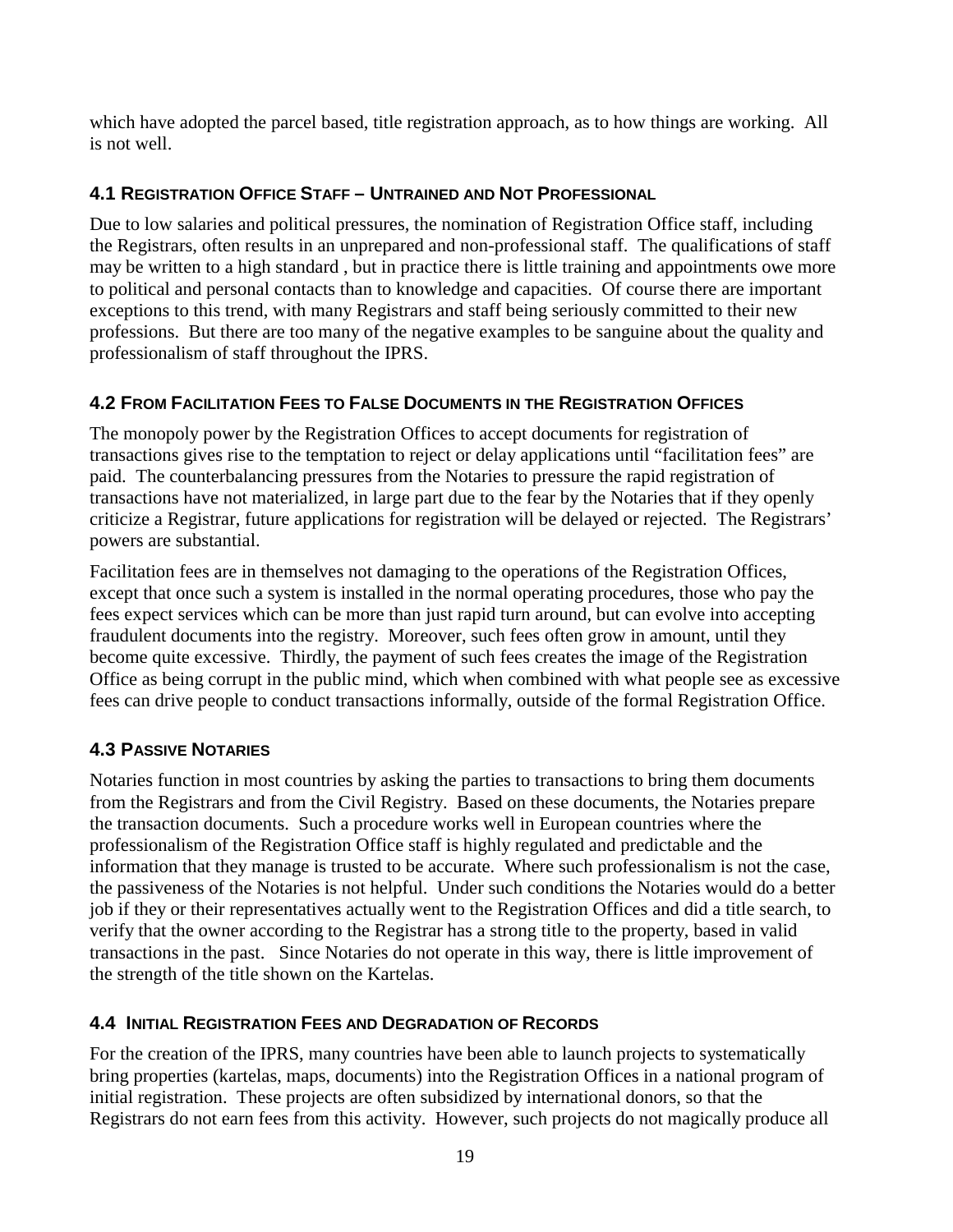properties in an instance, but often require several years to produce their products. In the meantime, for the land markets to function, there must be procedures for the sporadic initial registration of immovable properties. These procedures typically produce fees for the Registrars, facilitation or normal, and income for the IPRS and staff. A frequent reaction is for the Registration Office staff to state that the subsidized, systematic registration efforts are not of sufficient quality and to require transactions based on such information to be investigated, or to require new initial registration, and produce fees. The result is public distrust in the records produced by the projects, and the duplication of initial registration efforts. If this re-registration occurs, the result may not be damaging in the long term to the integrity of the registry. However, the tendency is for every transaction to be treated as another initial registration, which means that the IPRS will gradually devolve into a deeds registry without the advantages of a parcel based, title registration system.

#### **4.5 TECHNICAL DEGRADATION**

The systematic initial registration projects typically work with IT, while the operations of many Registration Offices are done manually with paper maps and paper kartelas. The procedures developed for updating and using the digital data bases produced by the projects are largely ignored by the Registrars and their staff. The result is the gradual departure of the physical records from the digital ones, which means that the shift to a digital, IT based registration office in the future will be impossible without substantial additional investments. Today's investments by projects in IT are being lost. A particular danger is that the parcel index maps, the cadastral plans, are plotted onto paper at scales which are difficult to manage manually when there are subdivisions which result in parcels too small to see on the maps. Since the digital files are not being updated, new paper maps and more appropriate scales cannot be plotted.

#### **4.6 INFORMAL TRANSACTIONS**

People vote their opinions of governmental institutions by how much they interact with them. In the case of the IPRS, there appears to be a growing trend for people to conduct transactions outside of the Registration Offices, that is, informally. In economic terms, the transaction costs are too high—standing in line and being subject to rude staff, having to make several trips to the Registration Office, and paying of high facilitation fees. Also by conducting a formal registration the parties to a transaction are typically forced to pay transaction taxes.

Even these costs might be acceptable to more people, if there was a widespread high value placed on registration of transactions due to the protection of rights provided by the Registration Offices. Since the notions of private ownership are new and not widely understood, and since the functions of the Registration Offices as protecting rights of private ownership are not widely believed, people are more inclined to engage in informal transactions than incur the costs of formality through interactions with an agency perceived as being corrupt.

For various reasons, particularly in areas where there is a high demand for land for housing, as people migrate to the cities in response to an often bleak rural economy, people acquire rights to land informally. They then build what they can, quickly, and dare the authorities to evict them, giving rise to the shanty towns or even more substantial informal settlements seen surrounding many cities. The extent of informal possession of land and informal transactions is a measure of the failure of the legal framework and the administration of the IRPS.

The parcel based, title registration systems being introduced in Albania, as in other transition countries are in danger of degenerating. In countries where the IPRS appears to be developing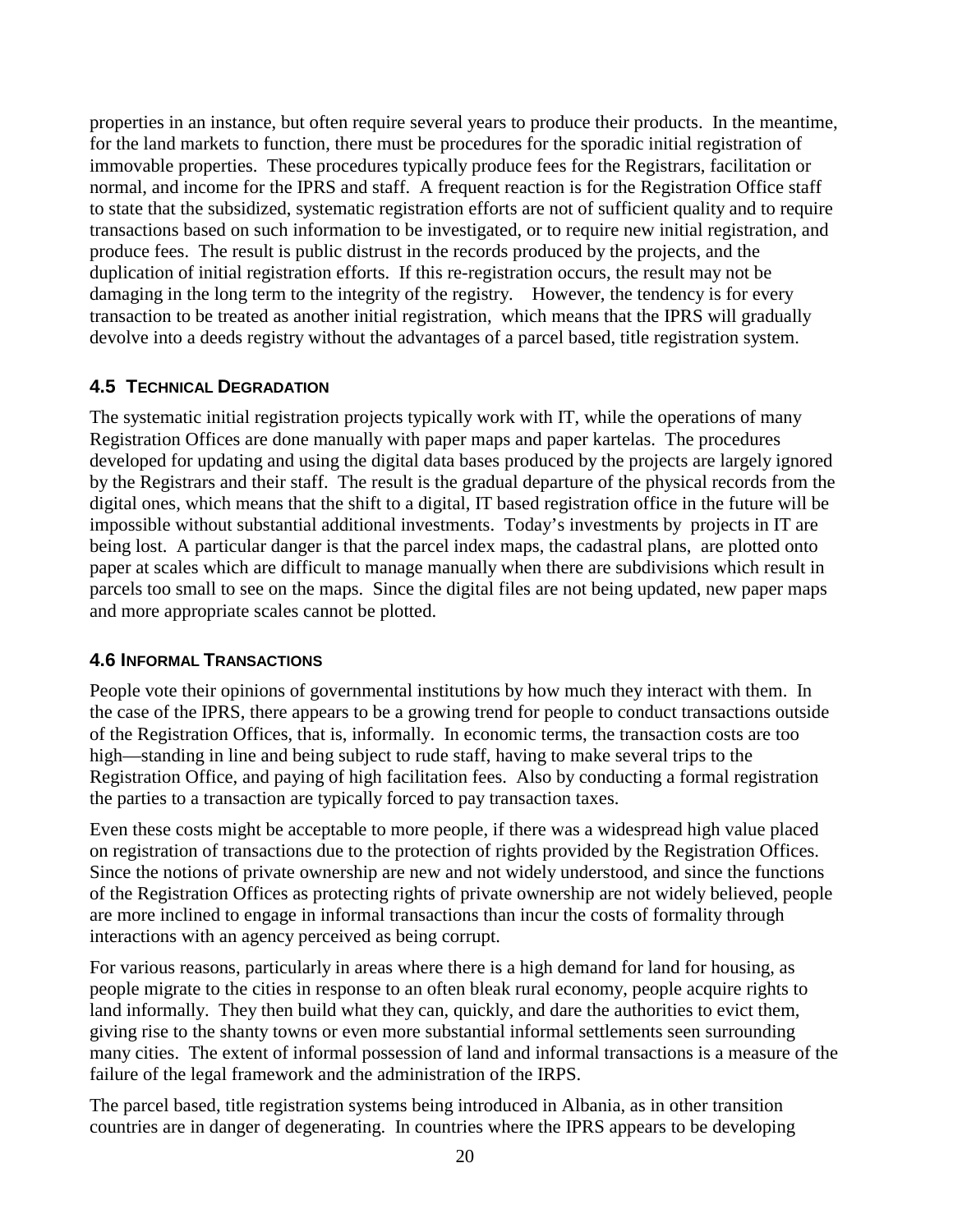normally, it is more the result of strong leadership and strong public education and strong discipline by notaries. If such leadership weakens and people see a degradation developing, it will be hard even in these relatively successful countries (such as Kyrgyzstan) to avoid a downward viscous cycle which other countries are already witnessing.

#### **4.7 ABSENCE OF COMPENSATION FOR DAMAGES DUE TO ERRORS IN IPRS INFORMATION**

For the IPRS to provide security to owners and to clients who use the IPRS information for transactions, it is normally the case that a mechanism exists for the compensation to users of the IPRS for damages that they suffer from errors in that information. Conditions in transition countries like Albania do not permit the creation and operation of such a mechanism. The possibilities of collusion between Registrars and clients to arrange a "damage" and the lack of a fund and procedures for meeting compensation demands preclude this feature of the theoretical IPRS.

#### **4.8 DEGENERATION OF CAPACITY TO COORDINATE INVESTMENTS IN A NATIONAL ACTION PLAN**

The Project Management Unit created in 1993 to implement the Land Market Action Plan had by 2001 lost the confidence of foreign donors to properly manage financial resources. By 2001, however, there had developed a capable "private sector" which could have been organized to take over the duties of the PMU. In 2001 project funding by the EU through the PMU was halted. In 2001 USAID cancelled its agreement with the UW for providing assistance to the PMU, and indicated that it would fund the PMU directly. However, after further investigations the concerns of the UW about the PMU management were confirmed, and funding by USAID in 2002 began to be channeled through a foreign company contracted by USAID, outside of the PMU. There was not sufficient political will among the donors or within Government either to re-organize and "professionalize" the PMU, or alternatively make an institutional shift away from the PMU and develop an Albanian private sector management entity. USAID preferred not to battle deficient administrative procedures and the people who devised them within the PMU, and not find ways to improve the Albanian capacities for administering property rights. EU also abandoned the cause. Neither donors nor the Government supported the proposal to create a private, non-political Albanian management association which would be advised and supported by the foreign donors. The alternative USAID chose was to bring in a private, foreign company to conduct initial registration activities directly. Rather than being advisors to an Albanian administrative entity, the company directly contracted foreign experts, rented and equipped new offices in Tirana and began directly conducting initial registration activities. It is the case that this company contracted some Albanian staff and companies many of which had previously been contracted by the PMU, or which were formed by former PMU staff, so the accumulated capacities for first registration were not entirely lost.

The policy, legal and institutional development work of the PMU in support of a properly functioning market oriented economy, however, ceased to be carried out in a coordinated way as had been the case to a certain extent when the PMU functioned well. Government has to date not taken the initiative to replace the PMU with a well managed entity, and the foreign donors have reverted to direct project funding through foreign companies. A type of paralysis has crept over the Action Plan idea, as people become concerned with maintaining status and employment rather than with satisfying the needs of the country for a properly functioning land administration system with the IPRS as its cornerstone.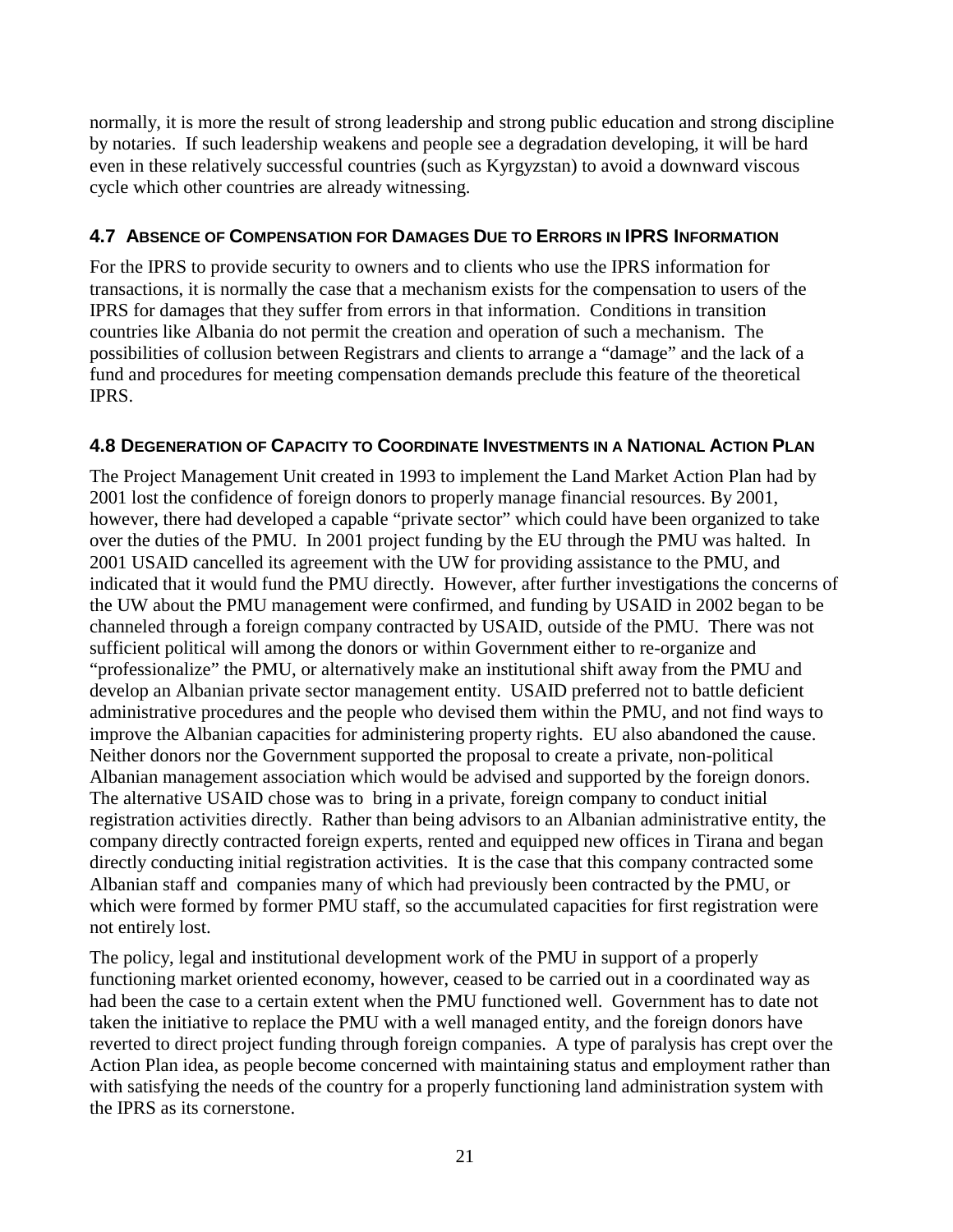#### **5. REASSESSMENT OF OPTIONS**

Faced with these difficulties, what is to be done?

#### **5.1 FIRST REGISTRATION**

The original idea of an Action Plan containing the overall strategy of building an IPRS and other land market institutions under the coordination of a well administered PMU has been destroyed. Neither the donors nor the Government appear to value such an approach. Under new political and administrative leadership in Government and in the donor community, that idea of building Albanian institutional capabilities could be resurrected. But clearly the process of re-building the consensus of 1994 about the desirability of this option would have to be re-started. There are experiences which could be instructive in this regard, particularly from Georgia, if a decision was made to return to this road.

Some changes in the initial vision would have to be made, however. The implementing entity should be a privately chartered organization, whose board of directors would have the authority to name the senior management, and would include representatives of the legal, survey, planning, broker, banking, assessor, and registrar professions and property owners. Only priority areas where people, especially the Registrars and local government officials appreciate and actively the functions of first registration should systematic efforts be undertaken. Included in this "support" should be financial support from the banking sector whose income depends to a certain degree on loans secured by properly registered immovable properties. Monitoring of the first registration field work should be much strengthened, as well as the display and correction of the results of first registration.

#### **5.2 IPRS**

The theory of the IPRS is quite attractive, but the reality of conditions and trends forces a rethinking of what is being done to create such systems. Several ideas could be explored to modify the structure and procedures of the IPRS to salvage something of the investments already made:

- 1) Recognize that modern IPRS requires administrative integrity that does not exist yet throughout Albania, especially in the main urban areas and along the tourist areas of the Adriatic coast. There is also no functioning warranty fund or procedure that can be invoked for compensation in the instances of false information in the Registries producing injury to parties to transactions. The Registration Office offers limited certainty to the people interested in transactions. What to do?
	- Strong efforts should be made to introduce procedures for doing title searches for all transactions for a period of years until the IPRS becomes more entrenched as a professional and respected institution. For example, require that title investigations be done to search for defects in title, back in time at least to 1990. Investors and potential buyers should investigate the roots of title and satisfy themselves that title has no defects, of if they detect defects, they must decide whether to risk the transaction.
	- Publish periodically all transactions that occur, so that everyone can see what is happening with transactions. Such a measure would discourage the "hidden" transactions that occur from time to time in some Registration Offices, which are done outside of the normal procedures and are of questionable legality.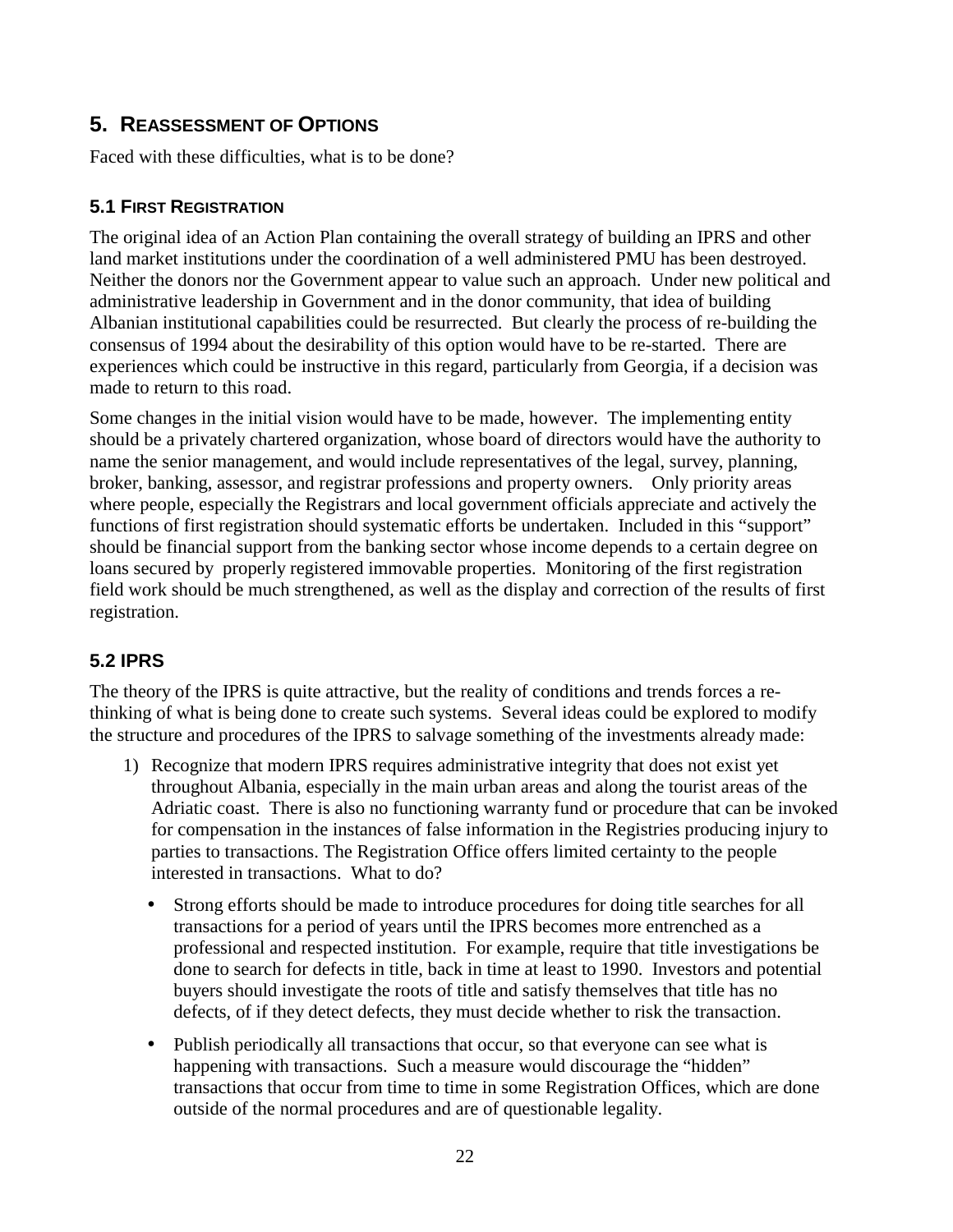- 2) Discourage informal, un-registered transactions
	- Introduce "significant" immovable property tax to be paid by the registered owners (inter alia, to provide incentives for sellers to be sure that transactions are registered). Such a tax should be developed first for urban and peri-urban properties, since the market value of such properties is known and higher than for rural properties, and people can see what their properties are worth in comparison with the tax that they would pay.
	- As the property tax is introduced, gradually eliminate or greatly reduce the transaction tax, one of the major cost factors which drives people away from the formal IRPS.
	- Devise a system for regulating and moderating the fees and procedures used by notaries, independent of the system used to license new notaries.
- 3) Encourage Registrars and their staff to serve the public:
	- Elect Registrars every two years, without party affiliation, to make them accountable to the local population, but without being subject to local political party pressures.
	- Oblige the Registration Offices to become gradually self sufficient in terms of their operational and investment budgets, by finding ways to attract people to bring their transactions for registration. A first step is to make the Registration Offices "client" oriented, with the philosophy that such offices exist to serve their clients' needs. Simply paying higher salaries to staff will not be sufficient. Moreover, particularly in a context where staff have become accustomed to charging "facilitation fees", a strong program for instilling an "ethic" of a new profession of Registrars is needed, perhaps requiring of such people a satisfactory completion of a serious training program (e.g., in Turkey, to be a candidate for Registrar, a person has to be a graduate of a technical school specializing in that profession).
	- A supervisory body should be created for overseeing each Registrar and the Chief Registrar in the IPRS, composed of people from government and the private sector who are interested in the proper functioning of the IPRS, such as bankers, notaries, construction company owners, brokers, valuers, local land use planners and surveyors. Such a supervisory body should have the ability to select the Chief Registrar. This Board should also be empowered to review and modify budgets prepared by the Chief Registrar, including fees for services. It should also have the ability to conduct "procedures audits" of any Registration Office at any time, and to take disciplinary action against employees in cases of improper behavior.
- 4) Modify the legal and public expectations of the IPRS concerning the "mirror", "curtain" and "certainty" principles:
	- People should understand that there is no guarantee or assumption that the information in the Registry necessarily reflects reality—the "mirror" principle is weak at best.
	- People interested in a property must do an investigation of title, i.e, there is no "curtain" principle.
	- The public should know that administrative defects require them to investigate title and that there is no other guarantee of title—there is no "certainty" principle.
- 5) Public education about the IPRS should have a very high priority in any project or program to create the institutions of a properly function immovable property market.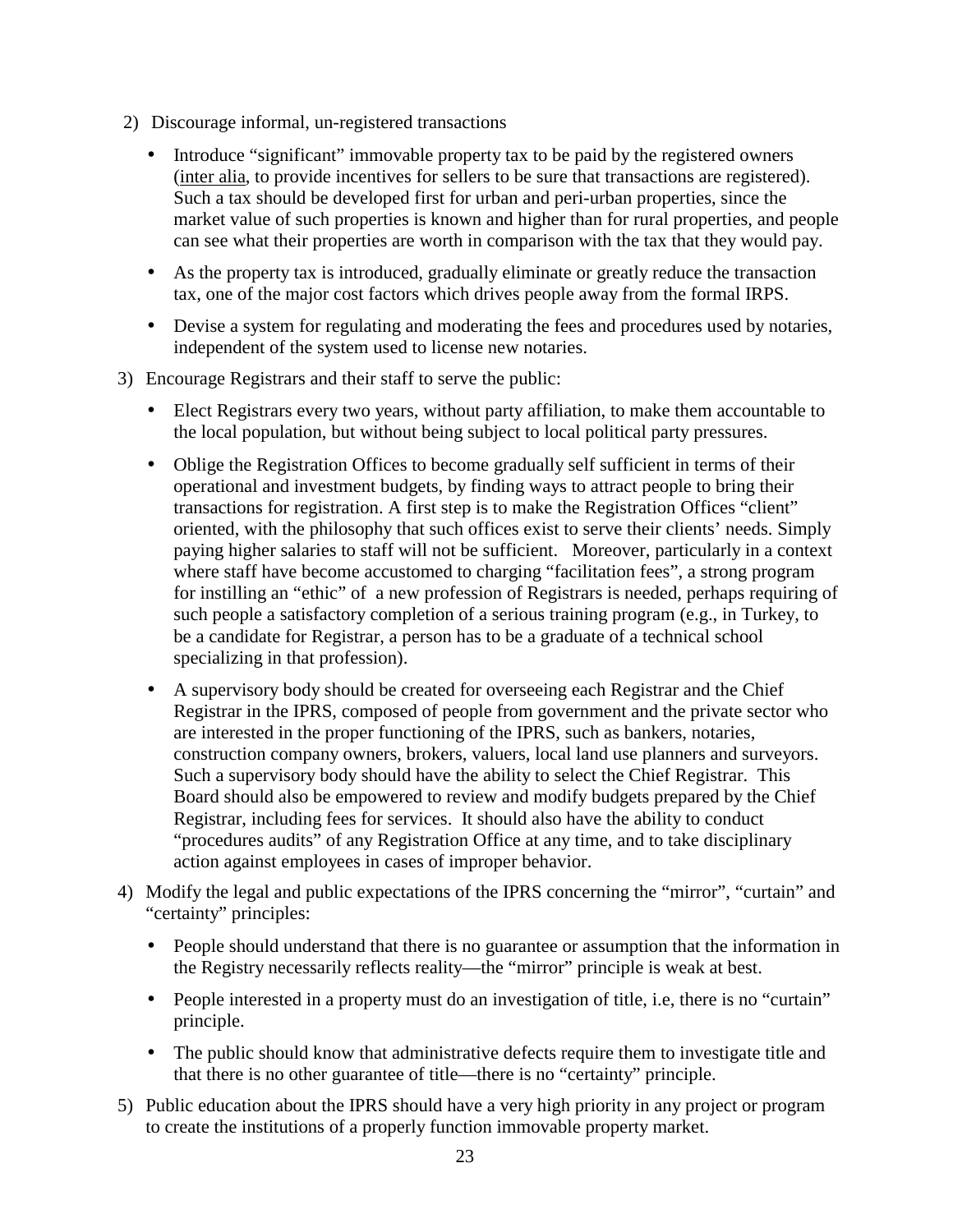The result of all or some of these measures will be that the cost of transactions represented in fees will probably increase over what they are today. The cost of title investigation services and the Supervisory Board will be additions to costs of present procedures. But the modified IPRS will improve the probability that transactions will be conducted transparently and according to law. A modified IPRS will also increase the expectation that the evidence of ownership and other rights to immovable properties contained in the Registration Offices is valuable and useful for present and potential owners. With the elimination of the transaction tax, the total cost of transactions should actually decrease over what the total cost is today.

A more radical approach may be needed if the degradation of the IPRS advances so far that it is difficult to envision how marginal reforms can succeed. One alternative which could be considered is to transfer the transaction registration functions to the lowest level of local government where officials are elected. Perhaps the registration functions can be combined with the land tax administration at the local level, where there is a land tax, and where the proceeds from that tax at least partially remain with the local government unit for financing schools and local infrastructure. In Georgia the local community unit of self governance—the Sakrebulo—collects land taxes and in some cases these Sakrebulos are "registering" transactions to keep their tax rolls up to date. In the Sakrebulo there is an interest in maintaining land ownership records, while in at least some Registries, there is a primary interest in getting fees from transactions.

In Albania as yet there is no functioning property tax. However, the local government units can still be interested in maintaining accurate property records. Although there is no functioning land tax in the area, there is an infrastructure installation project underway in the Kamza municipality on the fringe of the Tirana municipality. This project to install water, sewage, and transport infrastructure is of great interest to local residents, and requires that local residents contribute part of the cost of that infrastructure, in proportion to the amount of land they claim to own. In the community itself, there is interest in maintaining property records so that all landholders contribute equally to the infrastructure cost.

Such local registration services also would have the opportunity and interest in systematically improving the quality of information concerning ownership and other rights and boundaries, and would be accessible to a public also interested in correcting the records so as to avoid tax liabilities or to be able to assure the fair contributions to infrastructure investments.

It remains to be seen, however, whether this intention of maintaining of the property records locally will be realized in this case.

Another option is to revert back to the old historical model of private registration offices, usually run by notaries who pass their archives of transaction documents to successor notaries, with qualification requirements and minor regulations. Typically such an approach allows more than one notary to function in each administrative area to introduce competition and hope that such competition will improve registration services. Variants on such a system are still used in Haiti, Ecuador and Chile, among other countries.

It seems clear that serious adjustments to the IPRS model or a more radical re-structuring of the registration function need to be explored for rescuing the major investments made to date in creating a modern, parcel based registration system in Albania.

Similarly, the resolution of pending, serious problems with the legal, policy and institutional framework for a properly functioning market oriented economy requires sustained attention.